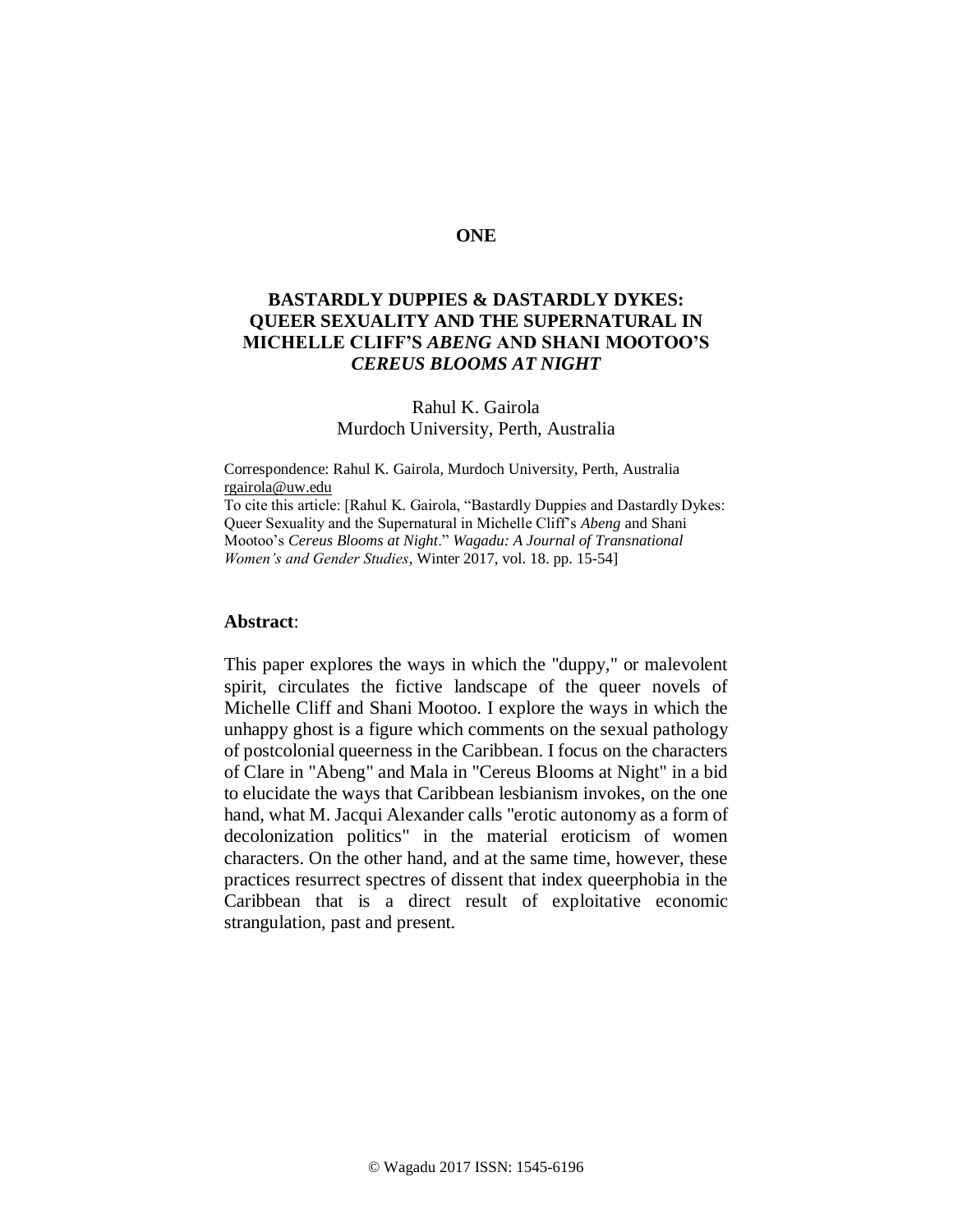#### **Introduction: The Black Magic of Blackness**

Black diasporic literature of the Caribbean has, for many decades, grappled with the catastrophic effects wrought by the middle passage on peoples of West and Southern African descent who settled there and throughout the Americas. Myriad studies have been generated by C.L.R. James's *The Black Jacobins* (1962), including Orlando Patterson's *Slavery and Social Death* (1982), Paul Gilroy's notion of a Black Atlantic (1993), including the work of Alasdair Pettinger (1998), Carole Boyce Davies (2002), Alan Rice (2003), Kezia Page (2010), and Henry Louis Gates, Jr. (2010), among many others. These studies engage important projects that track migratory subjectivities of the African diaspora into and throughout the Americas, or the so-called "New World." These and many other critiques offer timely genealogies of a newly postmillennial neoliberalism in which xenophobic sexism and racism have been further normalized and encoded under the jingoistic banners of "Brexit" and "Trumpism." These two socio-political ideologies are currently re-shaping the transatlantic, "special relationship"<sup>1</sup> between the UK and US. Despite the genocide and death that indentureship, slavery, colonialism, eugenics, apartheid, etc. violently imposed on these "abject subjects," scholars have paid relatively less attention to the migratory flows between this mortal coil and the afterworld, or the relationships between worlds rather than simply within the material world that we often take for granted as the sole reality.

The movements of haunting figures and the spaces they inhabit appear, that is, to be marginalized in the corpus of scholarship that documents black migratory experiences in the Caribbean. Indeed, as Raphael Dalleo aptly argues in *American Imperialism's Undead*, academic discourse on the U.S. occupation of Haiti, and the grisly bloodshed that attended it, has greatly been ignored (p. 12). Such intellectual elisions reify the very material(ist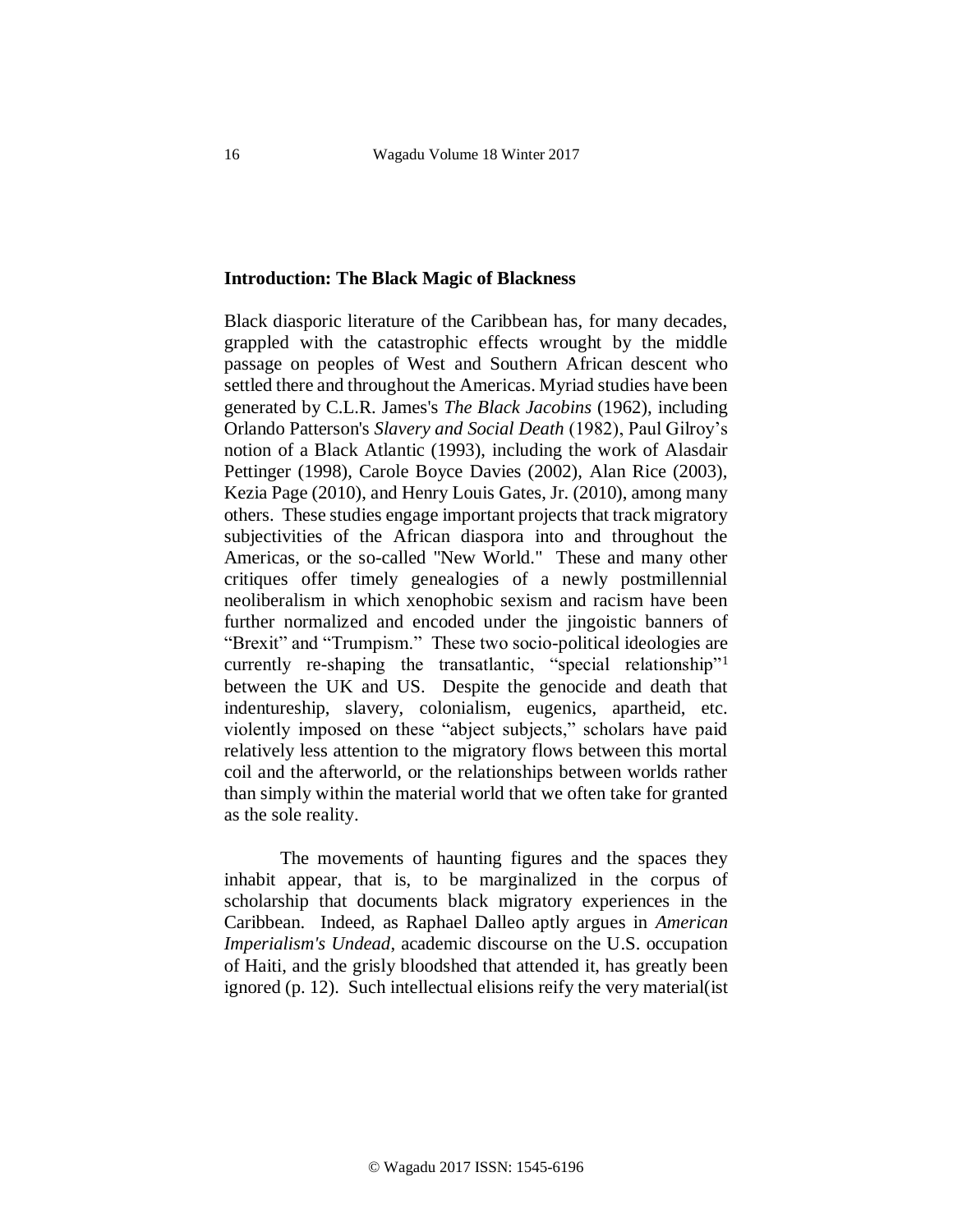First) world that subjugates oppressed, black and brown peoples and their descendants. Indeed, even when the otherworldly is depicted in popular culture, it has, particularly in the last two decades, disproportionately focused on the figure of the zonbi. 2 This zonbi figure, which Western popular culture has aggressively assimilated as "zombie" and appropriated as white, has arguably become a staple of popular, hipster narratives of horror (Hedengren, 2014). Its ubiquitous appearances throughout bourgeois, Western culture range from "zombie" t-shirts and tarot cards for purchase at Urban Outfitters<sup>3</sup> to starring roles in the music video of "Everybody Talks" by U.S. indie rock band Neon Trees.<sup>4</sup> As such, the zombie appears as a privileged figure in both Caribbean and popular American cultural discourse which is widely depicted in many literary and filmic artifacts as a figment of the indigenous colony that has been appropriated by the West.

In contrast to the manufactured, hipster-chic "zombie," Kaiama L. Glover observes that the "zombie" in Haitian literature embodies "inherent ambivalence" but "usefulness" (Glover 2005, p. 106). The figure's utility is precisely inherently ambivalent because of the transformations it has undergone in its ideological migrations from East to West, and South to North. Glover goes on to clarify that:

> the Haitian zombie is not at all the crazed, bloodthirsty monster raised from the grave by some compulsion to hunt down humans and feast on their brains. Such a conception of the zombie- drooling, stiff-legged, arms outstretched- is strictly a Hollywood invention... Unlike the zombie presented in all of these B movies and straight-to-video productions, the zombie in Haiti is a victim, and not a predator; deserving of pity more than fear. Figure of exploitation par excellence and staple of the Vodou universe, the Haitian zombie is a being without essence - lobotomized, depersonalized, and reduced through malevolent magic to a state of impotence. Without any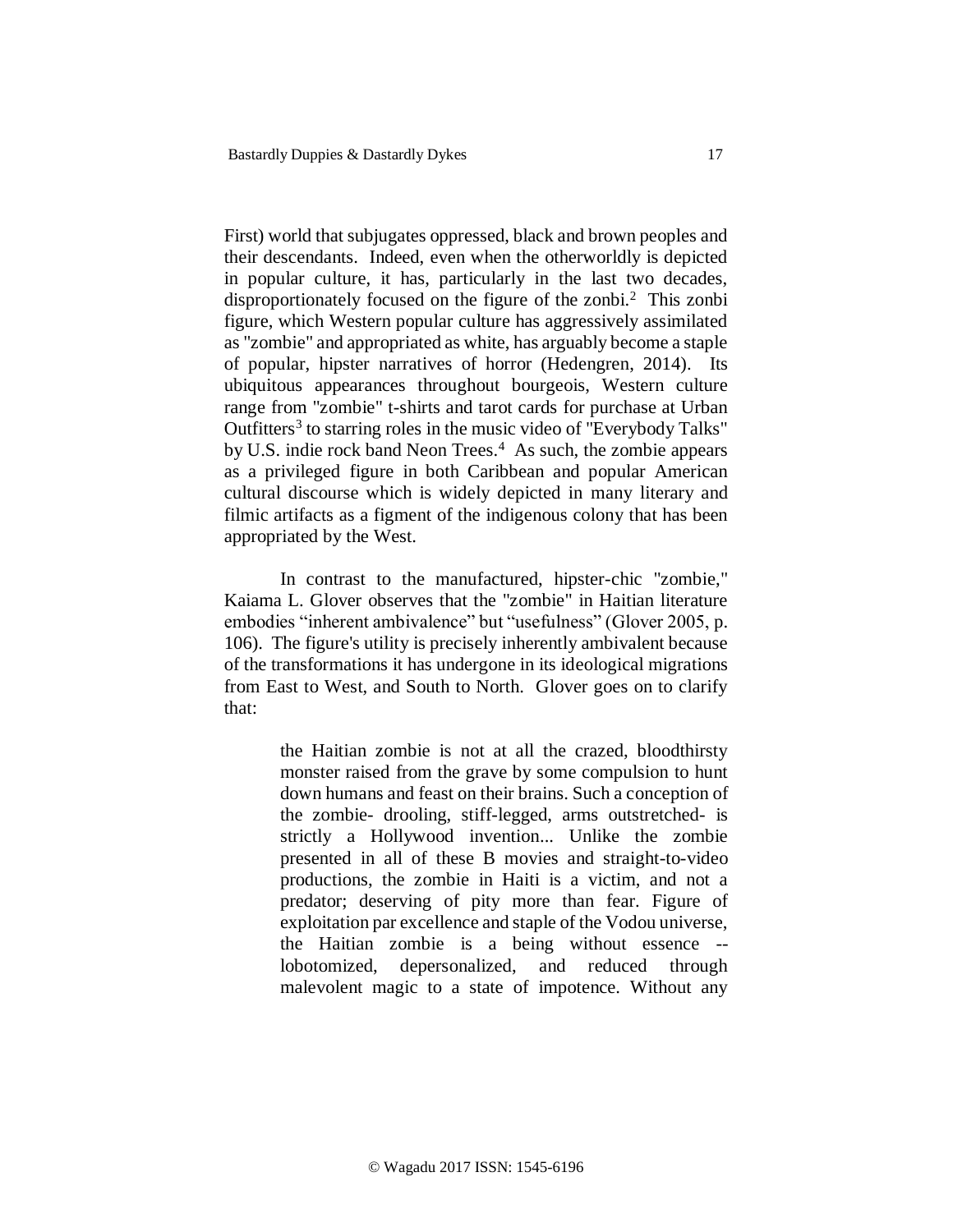recollection of its past or hope for the future, the zombie exists only in the present of its exploitation. (p. 107)

We may from the outset learn much about the zonbi as a victimized figure of exploitation caught in a twilight limbo between life and death. In Kevin Alexander Boon's (2007) reading, the zonbi consolidates the "dynamic interdependency between the human self and monstrous other," and reminds us that "In the zombie, death is given agency" (p. 34). Boon notes that the infiltration of the zonbi myth into western consciousness resulted from the very U.S. occupation of Haiti on which Dalleo's research seeks to unearth (ibid, p. 35). As a result, in Gina Wisler's (2015**)** words, "The landscapes and urban territories of the colonizers, and the colonized, are each imprinted with the living memories of horrors and dehumanizing behaviors which established and maintained colonial and imperial oppressions and regimes (p. 512). The figure of exploitation that Glover so powerfully identifies, in other words, aptly embodies the theme of precarious life that so bloodily characterizes colonization of and slavery in the Americas.

This essay seeks to recuperate silenced histories of identity oppression by de-centering the zonbi by instead examining the lesspopular figure of the "duppy" in relation to supernatural phenomena in the Caribbean. In engaging this work, my bigger concern is to expound on the transnational links between "Vodou" and obeah - how both intertwine and travel together across maritime borders, land, and reconstitute in displacement. I also seek to critically consider the migratory movements between supernatural and sexual realms of embodiment, and thus view the duppy as a diasporic figure that marks the threshold of both. To do so, I turn to two queer Caribbean novels as a means of mining the relationships between realms of the supernatural, on the one hand, and those of the sexual on the other, in relation to movement and space. The first novel is the late Michelle Cliff's *Abeng* (1984), a postcolonial "counterbildungsroman" (Gairola, 2005, p. 26) that tracks the lesbian awakening of Clare Savage, its adolescent protagonist, in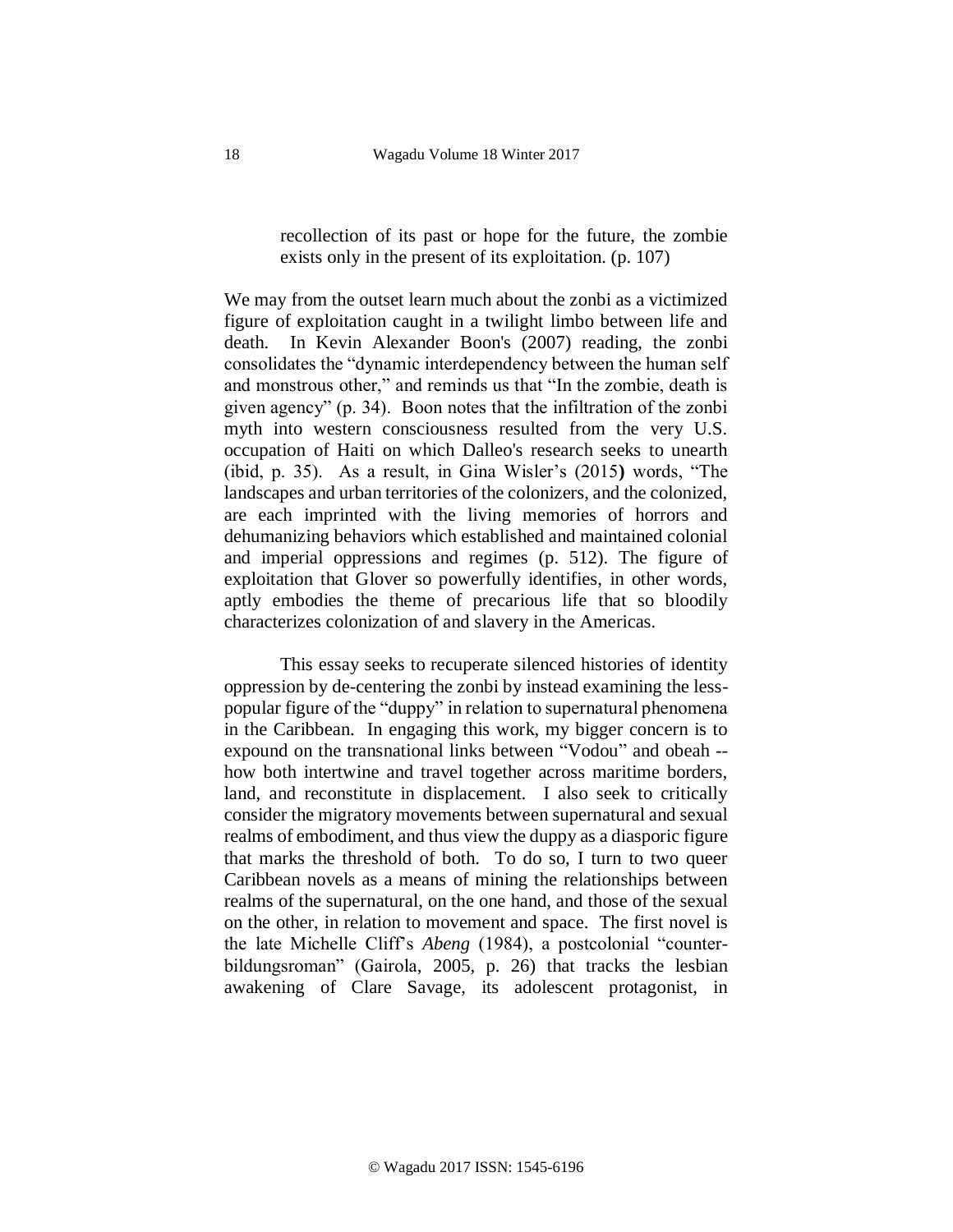contemporary Jamaica. The second is Shani Mootoo's freshman novel, *Cereus Blooms at Night* (1996), which explores the mysterious death of the father of Asha Ramachandin, the novel's "insane," lesbian protagonist.

Both Cliff and Mootoo are queer writers of the Caribbean diaspora who experienced multiple migrations between disparate parts of the world that contain distinct, yet connected, histories of racialized inequity. Cliff spent her formative years between Jamaica, the U.S., and the U.K., and her fiction reflects a distinctive feel of migratory identities. Mootoo was born in Ireland, raised in Trinidad, and currently divides her time between Vancouver, Canada, and Brooklyn, New York. Mootoo's life and work draws attention to, in the words of Lavina Dhangra Shankar and Rajini Srikanth (2000), "the complex array of national and cultural influences on diasporic South Asians" (p. 375). As such, these queer, Caribbean writers destabilize, on the surface, the very notion of a national identity as an organizing principle of citizenship, sexuality, and worldliness in their fictions. The watery, bloody histories of racialized oppression whose traces saturate the Caribbean herein emerge from paranormal, rather than abnormal, queer figures. But like the iceberg, we must plumb the depths of both novels to flush out the queer and tragic spectres that circulate the narratives through persistent hauntings.

Both novels, as I will show, feature otherworldly duppies, queer phantom figures, and supernatural landscapes in which histories of colonialism and queer sexuality mediate movements between the terrestrial and spiritual realms. The supernatural and the sexual become vehicles for one another in facilitating and complicating postcolonial, queer of color sexualities of the women protagonists in both novels. Given the immeasurable sorrow wrought by the middle passage and maritime capitalism on the African diaspora, it appears fitting that haunting figures would linger amongst the living in these two innovative novels of the queer Caribbean. For Helen C. Scott (2016), these writers and their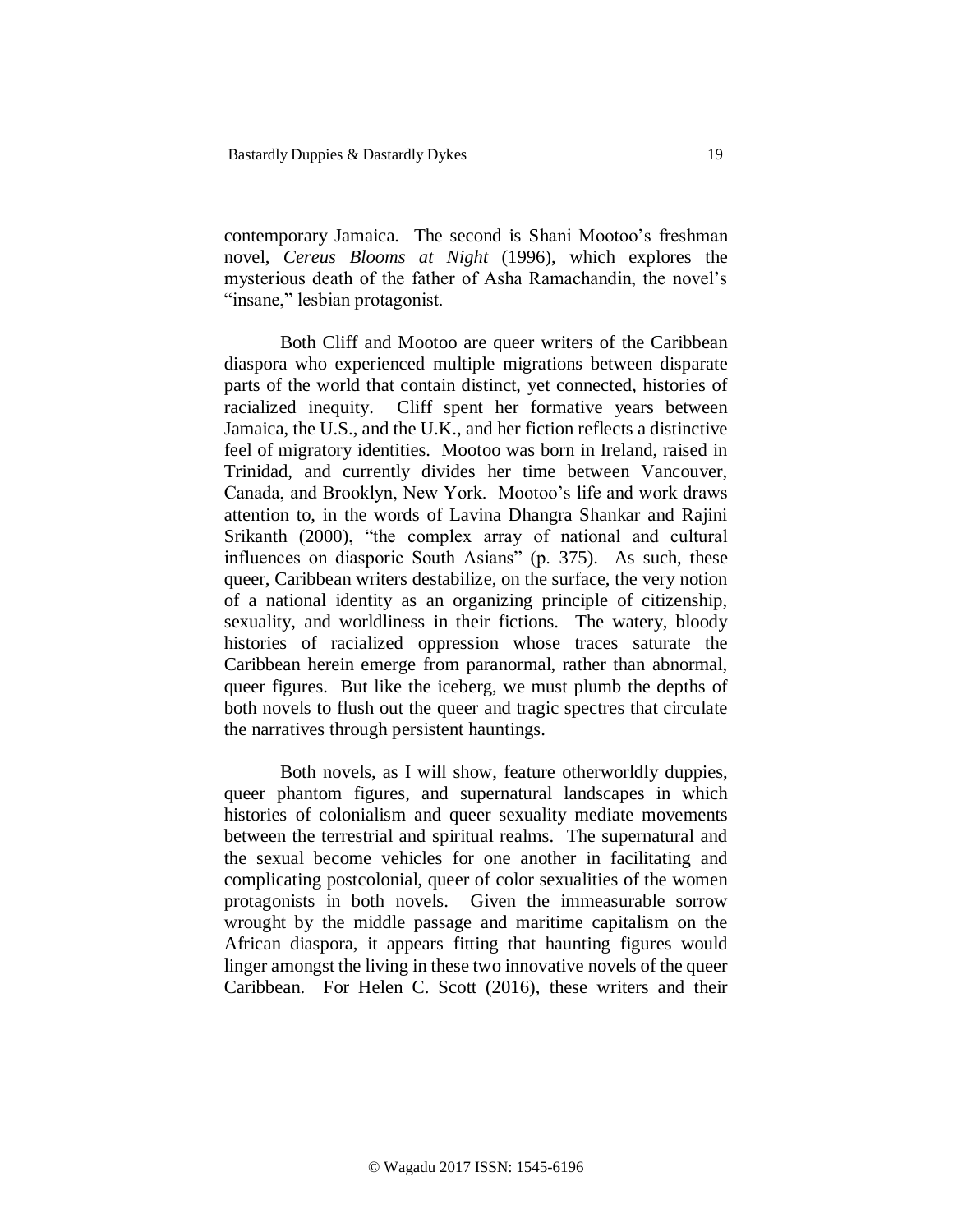contemporaries "use experimental formal techniques as they interrogate gender inequality and interrupt conventional notions of (hetero-)sexual roles and identities" (p. 5). Such movements and space exceed, yet are linked to, the material world through traces of queer sexuality that are yet lived and felt by proxy agents. I hereon unearth our mortal fears of the underworld and other worlds, and those spirits who maintain a migratory agency between both. The haunting figures herein inhabit the threshold between both, transfixed between twilight and dawn by the follies of those who have lent to their troubled states.

## **Epistemologies of the Supernatur(e)al**

The epistemology of the supernatural in the Caribbean also carries the traces of Eurocentric sensibility which we can track back to more than half a century. For example, in his 1961 ethnographical account "Jamaican Duppy Lore," MacEdward Leach outlines the characteristics of the *duppy*. In his formulation, the subhuman portrayals used by slavery and colonialism to denigrate Africans seem to be resurrected in how he defines, and perhaps unconsciously views, the "duppy." He writes,

> In Jamaica most non-Christian spirit lore centers around the duppy. Duppy has three related meanings in Jamaica $( 1)$  the soul of a dead person ,manifest in human form; (2) the soul of the dead manifest in a variety of fabulous beasts, and also in the forms of real animals like lizards and snakes; (3) an order of supernatural beings only vaguely associated with the dead…Generally the duppy takes human form, and often it takes on the appearance of the body that it inhabited. It is never a ghost in the European sense as something white floating around or as something that "goes bump in the night. (Leach, 1961, p. 207)

This passage details the form of the duppy, as well as its ability to transmogrify into animals and its ability, as such, to complicate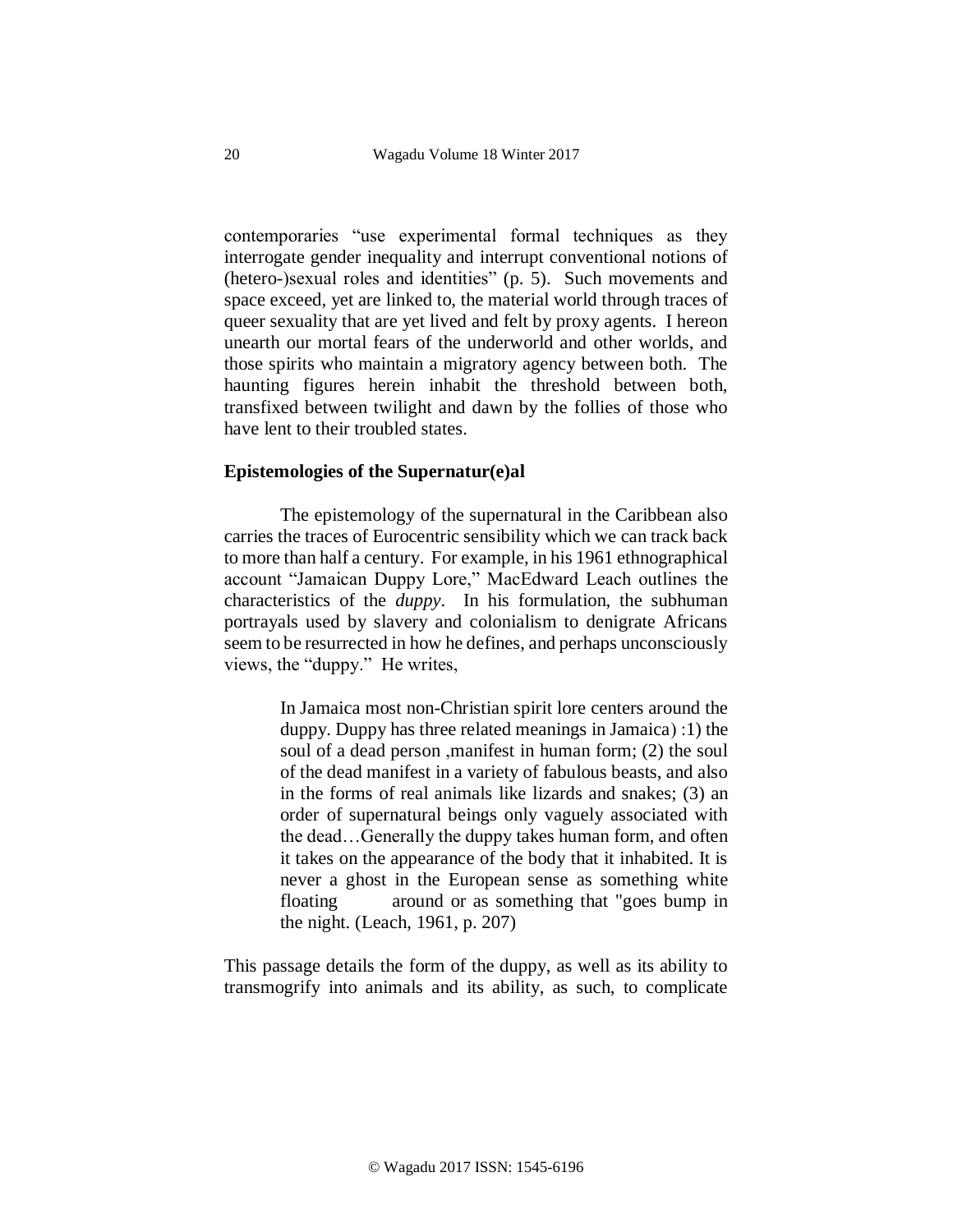movement between and within different worlds. Yet, for all of its detail with the duppy form, Leach's dated account contains zero critical acumen on the gender and sexuality of the duppy – as if the very materiality of the supernatural is unlinked from the mortal identities of the Caribbean. The ghastly form, I would insist, is crucial for us to consider in relation to themes of migration in postcolonial literature because it signifies differences in culture and practice that mark the boundary between practices of domination and subordination. In other words, we can read the spectral figure as a symbol, like the ghost of Mama Elena in Laura Esquivel's magically-real novel *Como Agua Para Chocolate* [*Like Water for Chocolate*] (1989), who polices non-heteronormative sexuality in the context of the postcolonial nation-state.

I would moreover note that the multiple movements of Cliff and Mootoo enrich the Anglophone texture and traditions embedded in both queer women's writing, as well as the ways in which they link the supernatural world to the material world through the fraught experiences of settler colonialism, queerphobia, gender fluidity, and rape. These and other queer women writers compose literature in which, in Omise'eke Natasha Tinsley's (2010) elegant formulation, "both sexuality and landscape emerge as ongoing *processes* that can be interrupted and redirected... [and engage] imagining space for postcolonial studies to map the material and symbolic contributions of historically unseen, feminized, and sexualized bodies to decolonizing nations [original emphasis]" (pp. 3-4). Before sojourning into an analysis of both texts, I would briefly like to offer some background on how race and the supernatural have been linked with respect to the Caribbean. I do so in the spirit of offering context and agency to the undead, rather than lapsing into pedantic monotony on the known. The ominous presence of "black" magic, both literally and figuratively, has historically justified the violent policing and disciplining of the Americas' so-called darker races.

For example, in *Sorcery in the Black Atlantic* (2011), Roger Sansi and Luis Nicolau Parés opine that "in the wider historical and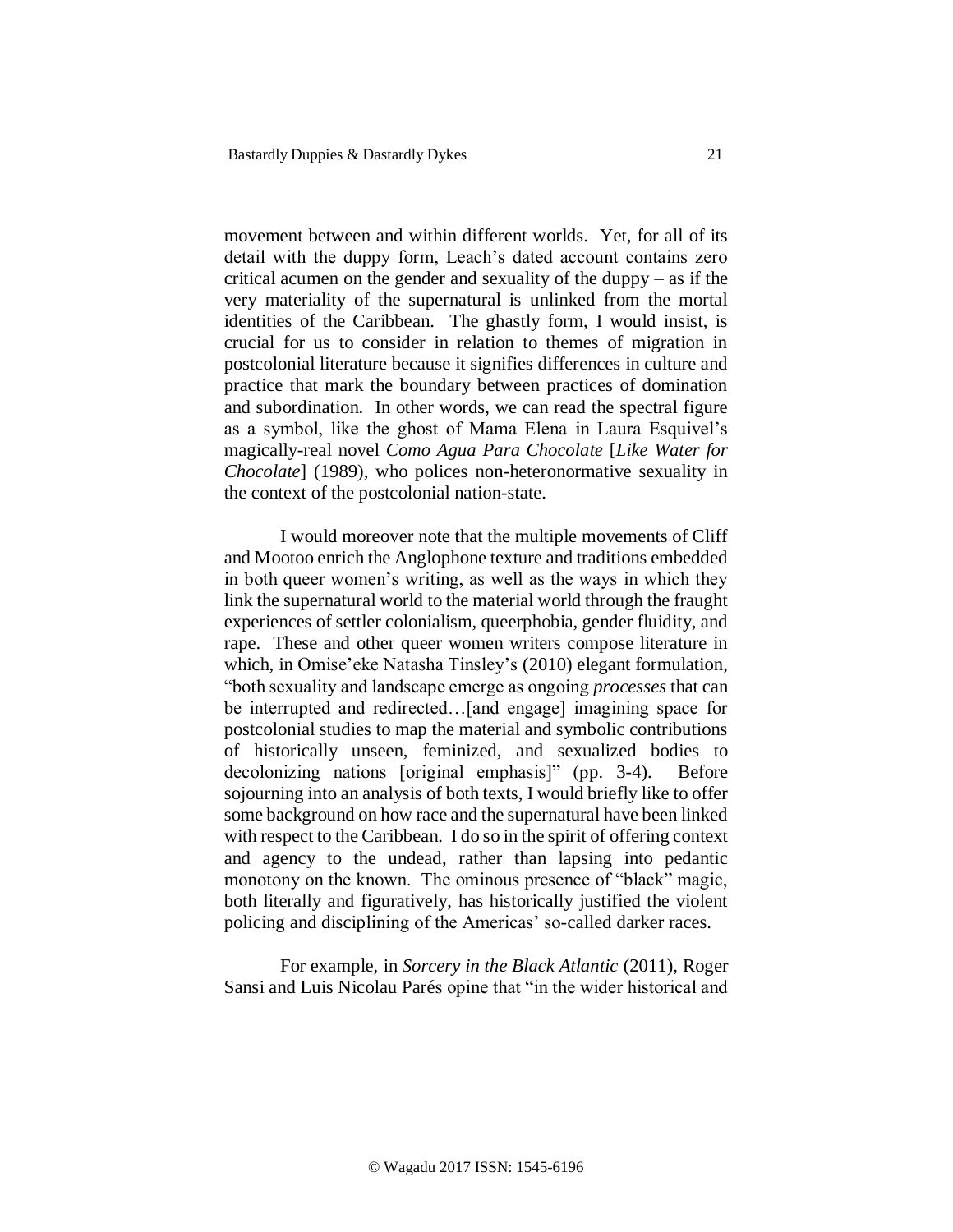geographical framework of the Black Atlantic…the expansion of discourses, accusations, and practices of sorcery have often been integral to processes of colonization and state formation in Atlantic history" (p. 4). In colonizing discourses, as is well known through ideologies that cradle social movements like the White Man's Burden, Manifest Destiny, eugenics, social Darwinism, apartheid, segregation, anti-miscegenation legislature, etc., such practices of sorcery have often been viewed by western conquerors as testament to the heathen, in addition to inferior, "nature" of the darker races. In contrast to such simplistic reductions of human nature, the Caribbean has viewed the supernatural as a more complex network of extraterrestrial agencies. There, black magic is colloquialized as *obeah*, and it manifests in both beneficent and diabolical ways as the embodiment or disembodiment of various spirits (Olmos and Paravisini-Gebert, 1997, p. 6). As a pastiche of religious practice, ritual, and folk magic, and witchcraft, obeah is said to have descended from West African slaves who often deployed its powers against their European colonizers. Its malevolent supernatural manifestations roam this mortal coil as the *jumbee*, which is more commonly called "duppy" in Jamaica.

The duppy is conceptualized as a trinity of subjectivity where the individual is comprised of three parts: the body, soulspirit, and duppy-ghost, or "shadow" (Murrell, 2010, p. 261). The duppy and zonbi, though differing material manifestations of fraught histories, "express trapped histories and spirits, dehumanization and silencing through false education and imposed power" (Wisler, 2015, p. 513). The major distinction, however, is the remarkable degree to which the latter is today greatly appropriated by western popular discourse in their imaginings of the horrific undead. In meditating on the differences between the duppy and the zonbi, which appears as a liminal position in Vodou, Alessandra Benedicty-Kokken (2013) draws on the work of Colin Dayan. She observes that for legally-codified citizens of Haiti: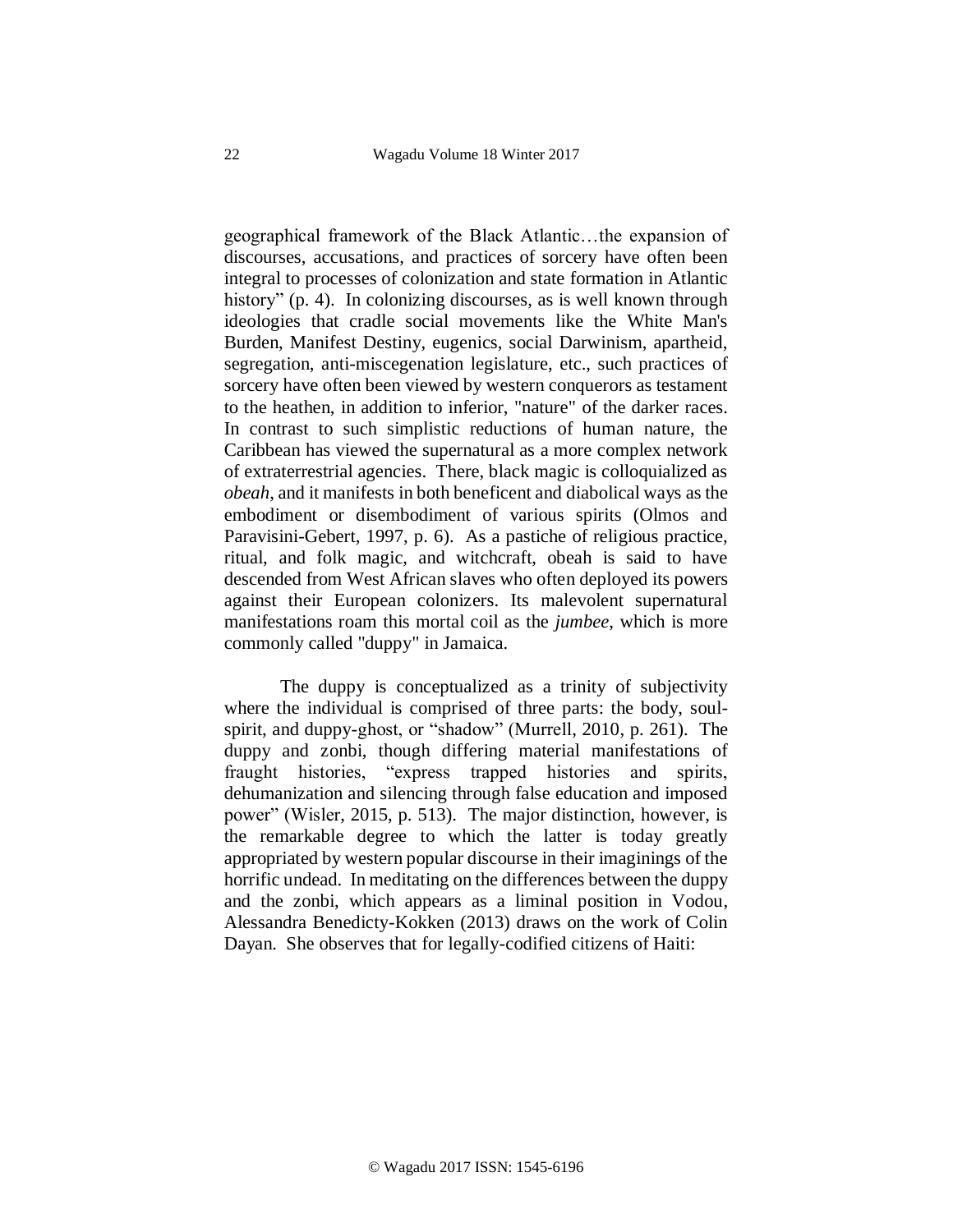an unofficial system of thought that defines beings outside of the law - a system like Vodou - presents itself as a terrifying, uncontrollable domain, populated by specters from a distant past returning to make them accountable for having written them out of existence. Vodou is ultimately a for itself system, one that creates care networks for such noncitizens, but in the eyes of the 'official' citizens, Vodou represents a system that is out for revenge. As a result, official citizens perceive these unofficial citizens, these noncitizens as the haunting icons that inhabit the landscapes of the American South and the Caribbean. (p. 35)

Benedicty-Kokken here nails the notion of Vodou as an extrajuridical system whose subjects and agents are always already illegal because they are inhuman, and thus expands on previous research on citizenship and otherness in Caribbean literature (Saunders 2007). I would here add that this supernatural subject, beyond the law as viewed by "official" legislation, strikes a chord with the queer Caribbean women who are subject to what M. Jacqui Alexander (1994) calls,

> powerful signifiers about appropriate sexuality, about the kind of sexuality that presumably imperils the nation and about the kind of sexuality that promotes citizenship. Not just (any) body can be a citizen any more, for some bodies have been marked by the state as non-procreative, in pursuit of sex only for pleasure, a sex that is non-productive of babies and of no economic gain...these bodies, according to the state, pose a profound threat to the very survival of the nation.  $(p.6)$

Roberto Strongman has also offered models of queerness in Latin America that add to the transnational texture of thinking of sex across borders in the Global South (2002, 2007). While I will later return to Alexander's notion, the more important point here is the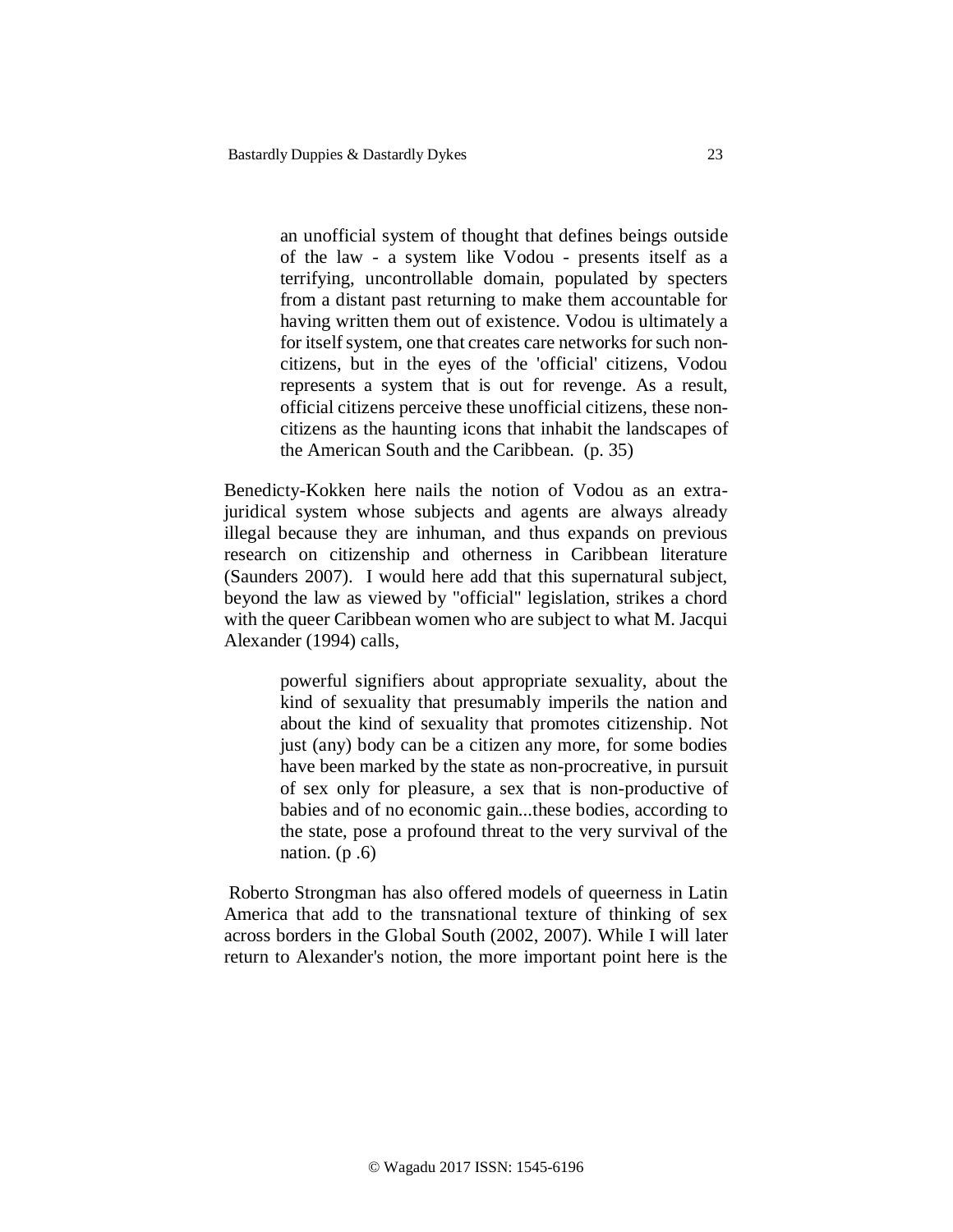shared milieu in invalid subjecthood shared by both the zonbi and queer women in the Caribbean.

In contrast to the ghastly figures invoked by Vodou, duppies can appear on earth in a diverse array of forms. As Dayan (2011) writes, "But duppies, or the unquiet dead, returned in varying guises. The relics and scraps of bodies bought, bartered, and sold as in cattle, coins, parcels of land, or pieces of furniture returned as ancestor spirits, caught in the evil that had created them. Their metamorphoses record the rudiments of a legal sorcery that converted human animals into things or nonhuman animals" (p.1 30). Dayan, Alexander, and Benedicty-Kokken here draw our attention to the commodification of duppies and zonbis, as does Glover. The former three, however, focus on the legal parameters that constitute the very definition of living against dead; Benedicty-Kokken even stretches back to G.W.F. Hegel's' master-slave dialectic and fuses it to Giorgio Agamben's notion of the *homo sacer* to render a panoramic genealogy of the human construction of the un-human (2013). In the next section, I anchor intersecting ideas of sexuality and the supernatural via socially transgressive characters in Michelle Cliff's 1984 novel *Abeng*.

#### **Queerphobia, Madness, and the Ghosts of Time in** *Abeng*

In *Abeng*, Cliff refuses to unlink queer sexuality from supernatural haunting as she mines and re-writes British renditions of Jamaican history. As Elvira Pulitano (2016) notes, "Mindful of the burden of colonial education in the Caribbean, herself a product of it, Cliff is very adamant about locating homosexual relationships at the intersection of race, gender, and colonialism rather than imposing Eurocentric notions of lesbianism or gayness on the island histories" (p. 63). Here, Pulitano's observation is key, although I would insist that Cliff's quasi-autobiographical novel stretches beyond the identificatory binaries of "homosexual," "lesbianism," and/ or "gayness." Rather, I would from the outset insist that *Abeng*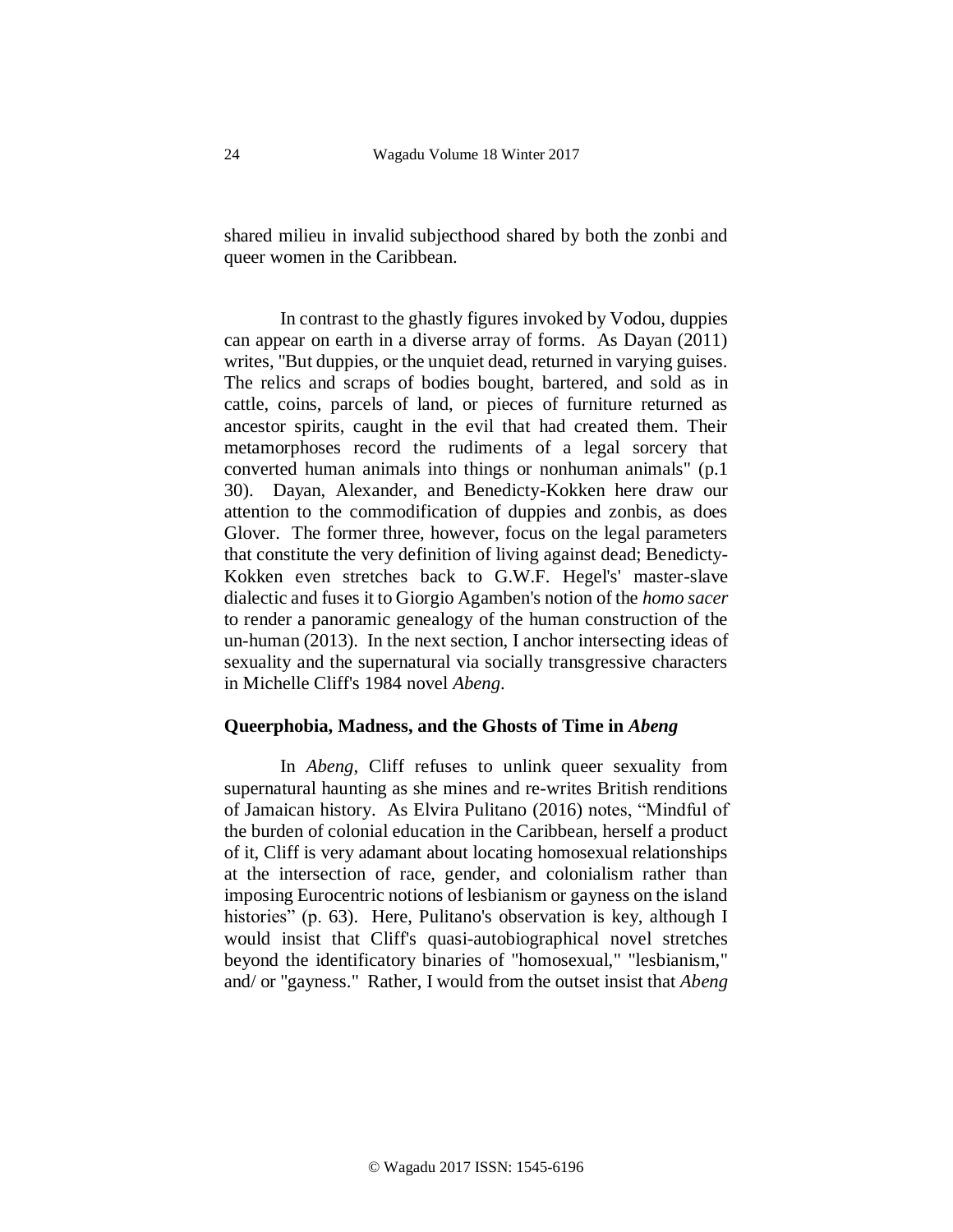is a queer novel, and that its queerness pivots, like a revolving door, into many divergent realms. I would add that in reading the novel as such, Cliff enfolds this queerness into the next world even as she subtly critiques the ongoing legacy of the Victorian-era, Section 377 of the British Penal Code that banned all queer sex throughout many of the British Empire's possessions and gradually became integrated into postcolonial anti-sodomy laws (Sáez, 2015, p. 7*).* In plain terms, queerphobia in Cliff's novel is an experience for both the abject departed as well as the traumatized living.

Readers first encounter the anxieties surrounding Jamaican transgressions of disciplinary gender roles and sexual behaviors through Mad Hannah, a homeless black woman who is regularly ridiculed by the townsmen (Gairola, 2016, p.52). "Mad" Hannah is perhaps the most emblematic character in the narrative who exemplifies the tension between the vestiges of colonialism, masculine scorn, and maternal grief. She is the butt of patriarchal ire, a victim of postcolonial disenfranchisement, and divested of a safe home. The woman's "mental condition" is onset by the traumatic death of Clinton, her only son, and by the queerphobic ragging that precipitated it. Readers learn that Clinton drowned when a leg cramp impaired his ability while swimming. As he drowned, local men and boys went "about their business, while their shouts of 'battyman, battyman!' (faggot, faggot!) echoed off the rocks and across the water of the swimming hole" (Cliff, 1984, p. 63). This tragedy is followed by the suicide of Robert, Clare's uncle. Robert's lover, a dark-skinned, African American sailor, asks the former to "'make a home together,'" after which Robert ultimately rejects him (ibid., p.125). The latter then "swam too far out into Kingston Harbor and could not swim back. He drowned just as Clinton – about whom there had been similar whispers – had drowned. The stigma was removed, the family became more relaxed, telling each other there had been an uncommonly strong riptide that afternoon" (ibid., pp.125-26).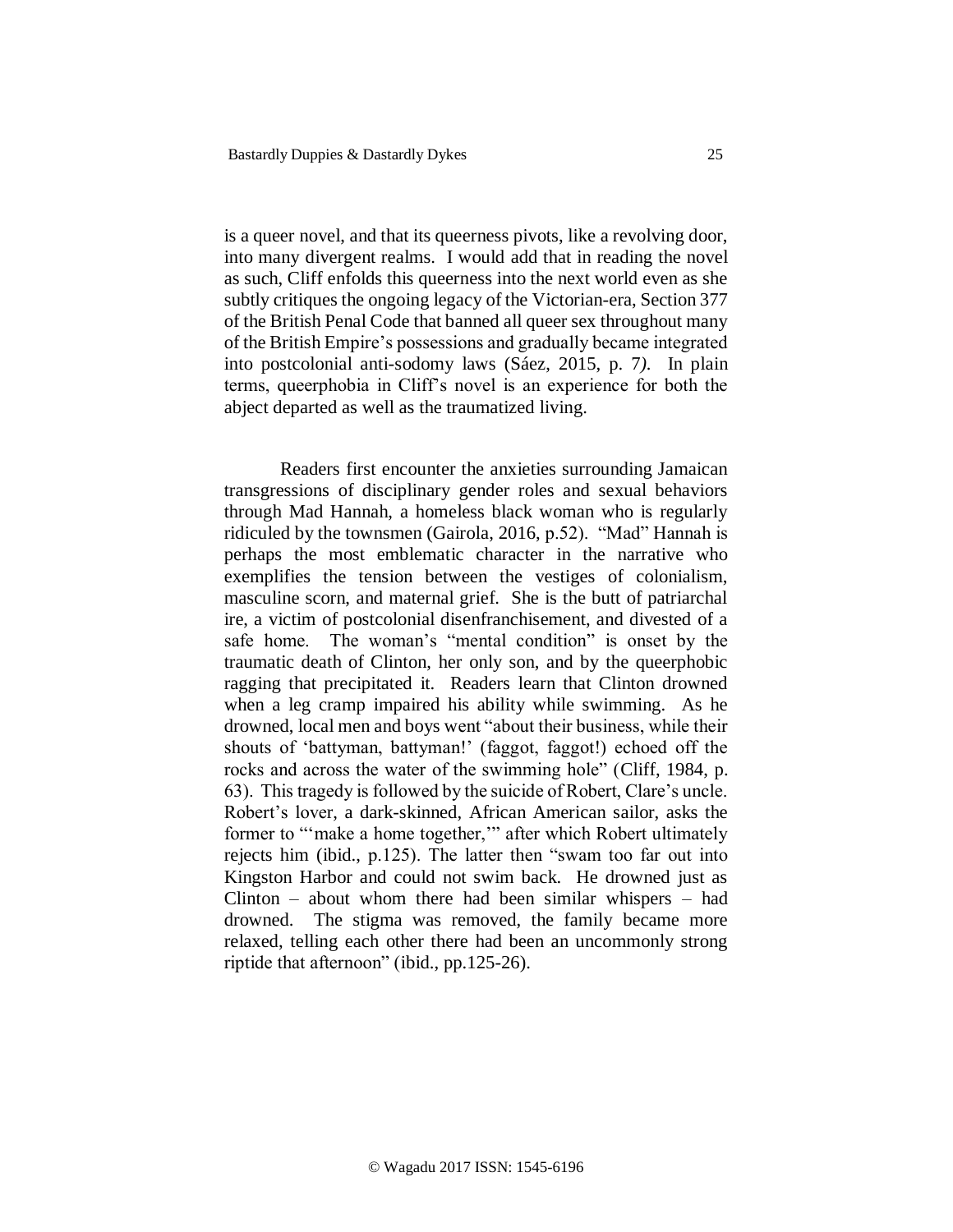Here, the "natural" course of the terrestrial world's ebbs and flows erases the unnatural taint of Robert's unacceptable queerness in postcolonial Jamaica. The family's rationalized obliteration of gay agency in Cliff's narrative aptly yet disturbingly reflects queerphobic trends throughout the Caribbean. According to Jennifer Thorington Springer (2007), "*Abeng* reveals that in popular Caribbean culture, neither interracial nor homosexual relationships are tolerated. This intolerance is a result of the society's problematic acceptance of heterosexuality as the norm both in traditional and contemporary contexts" (Cliff, 1984, p. 54). Indeed, the omniscient narrator suggests that Clinton and Robert's deaths are casualties of heteronormative bigotry that is articulated by the postcolonial community in Jamaican patois. However, Clinton's "unnatural" sexuality and "natural" death by drowning, as with uncle Robert, yield the birth of a supernatural entity which wanders between worlds. This migratory twist between realms in Cliff's story reflects Gina Wisler's contention that, "The ghostings and hauntings of the colonial and precolonial past lie like a human and natural palimpsest decipherable in many different ways" (Wisler, 2015, p. 512).

In this frame, I would argue that Clinton's duppy is a palimpsest of his secular existence, even a marker of a moment in time, before his death manifests on earth as his mother's madness and her expulsion from communal life. The duppy as a postcolonial trace of heteropatriarchy testifies to the acute violence that the social elision of queerness mandates in nationalist Jamaica. Unlike Robert's corpse, which is swept away into the sea from Kingston Harbor, Clinton's body is dishonored and abandoned, even in death, as it was as a living, social pariah. Just as Robert's family views his body as conveniently consigned to the sea, Clinton's corpse is abandoned on the mainland itself. Cliff writes,

> No one came to sing the duppy to rest and put bluing on the eyelids of Clinton, nail his shirt cuffs and the heels of his socks to the board of the casket. No one to create the pillow filled with dried gunga peas, Indian corn, coffee beans, or to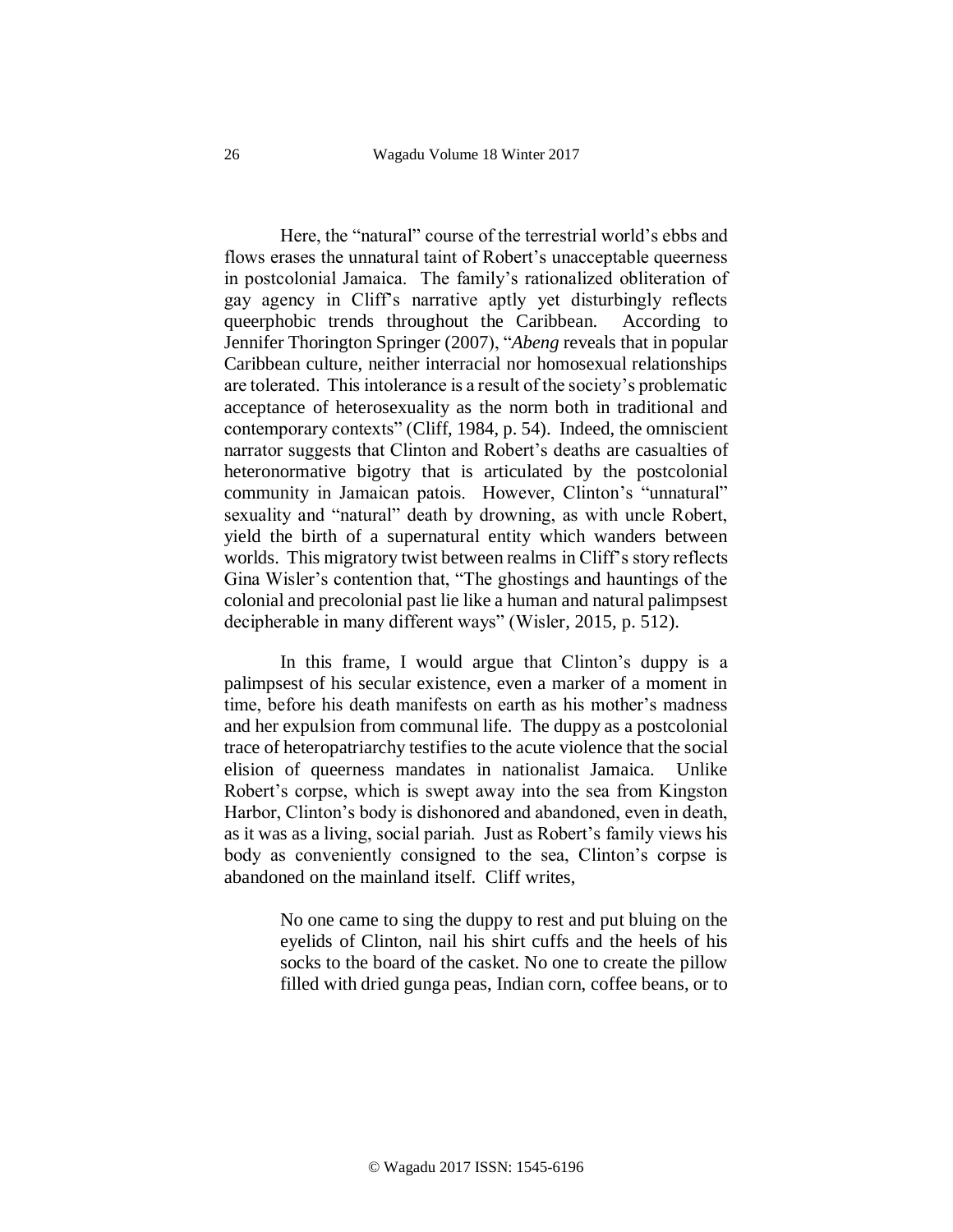sprinkle salt into the coffin and make a trail of salt from the house to the grave…So Mad Hannah buried her son alone the next morning when it should have been done at midnight. On the third night after the burial she saw his duppy rise from the grave. (pp.  $63-64$ )

Cliff here elucidates the collusion of colonialist ethos with heteropatriarchal violence and queerphobia, which victimizes Clinton during his life, and even in death vis-à-vis the neglect by the community, that leads to the duppy's resurrection. Indeed, at times readers are unsure whether his duppy has "really" appeared from the netherworld, or if the apparition is a figment of imagination of Mad Hannah. Yet one gets the uncanny sense that the voices inside Hannah's head and the spirits that evoke them are tangible echoes from a violent past. In re-thinking madness in contemporary Caribbean literature, Kelly Baker Josephs (2013) examines madness as "central to representing both the still-ongoing process of decolonization and the (more) contemporary concern with the residues of migration" (p. 5). In *Disturbers of the Peace*, Josephs forcefully labors to "find the repeated representations of madness at the juncture of creative expression and political and social commentary. Mad figures (whether marginal or central to the text itself) work as plot devices and creative gambits not only on the level of artistic and aesthetic choices, but also on the metaphorical level of the concerns [Kenneth] Ramchand (2013) lists as crucial to West Indian writers of the period" (pp. 2-5). As such, Hannah operates like a medium through which her son's duppy can gain agency in the material world as she simultaneously serves as a conduit for the narrative's historical refutations of situated, colonialist histories.

We should also note that aside from the neglected burial rites, Hannah has run out of time to perform them. She thus resolves "to find his duppy, to find it and work a spell with the two flat rocks she had gathered at the side of the river, and put him once and for all to rest. He must be somewhere" (Cliff, 1984, p. 64). Time thus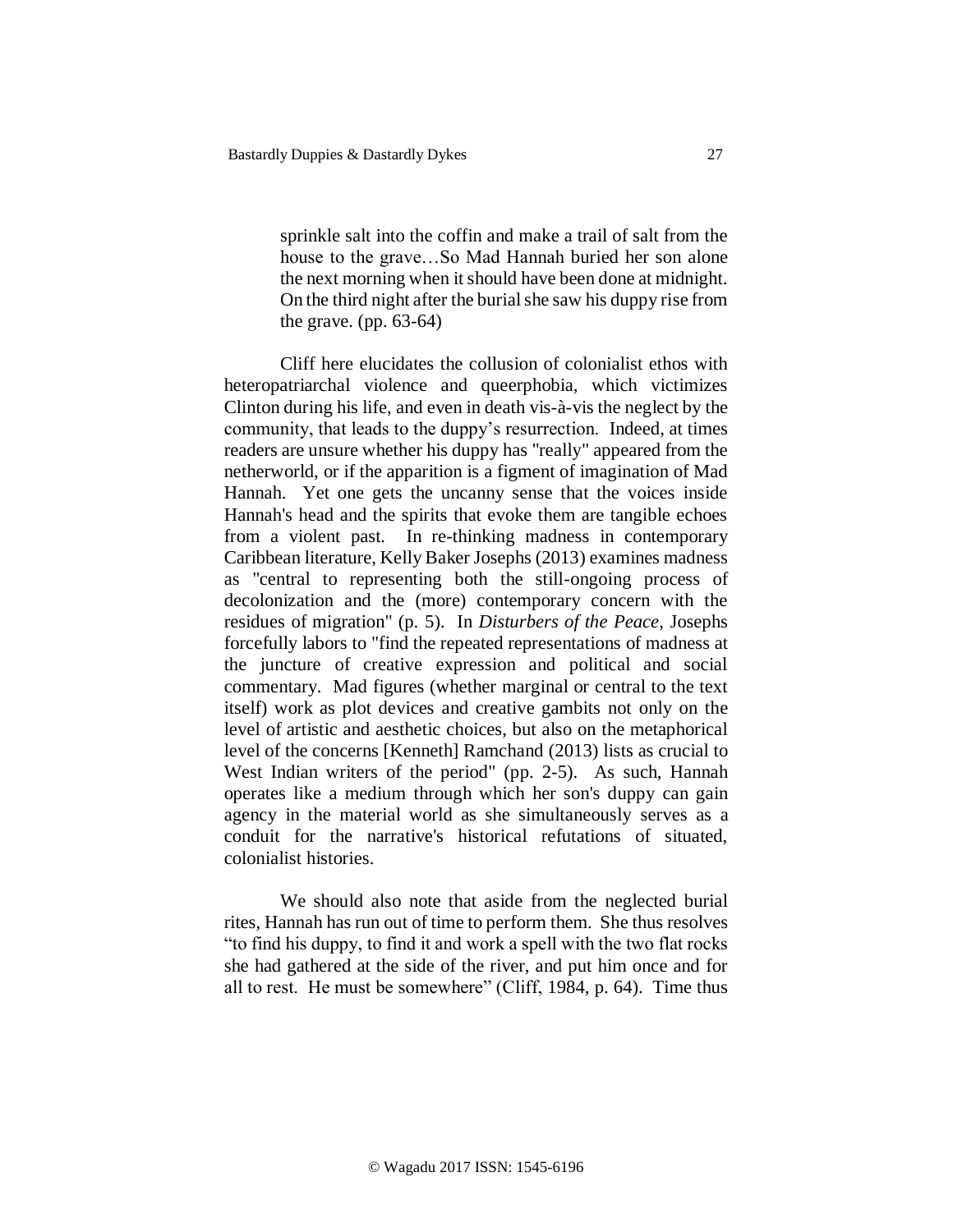functions in the novel like a catalyzing agent for the duppy; the terrestrial and spiritual worlds, the secular and nonsecular realms, lie at the threshold of chronology.<sup>5</sup> These chronological windows, for Cliff, are punctuated by superstition, myth, legend, and rituals that run through *Abeng* as counter-narratives to the powerful afterlife of the Crown's postcolonial hegemony. These deadlines and time periods serve as interchange points, like airport hubs for mortals, for migrations between realms of unsettled spirits. The self-resurrection, or inter-realm migration, of Clinton's queer specter from beneath the grave to "somewhere" occurs precisely because of its neglect in death.

We can moreover read Clinton's resurrection as an anguished invocation of his mother, who now substitutes for him as the community's scapegoat for deviation from postcolonial heteropatriarchy. In Sophie Croisy's reading of the novel, Hannah's memory of her only son marks the local community's ultimate failure in protecting one of its own. Croisy reads Hannah as a traumatized figure who indicts the community for abetting her son's death, while the agents of Church and State read trauma as madness to disavow their own guilt and culpability. They foreclose on Hannah's life by encoding her as a lunatic:

> Clinton's gayness, his 'sinful' destabilization of the patriarchal/ colonial, strictly gendered structures regimenting St. Elizabeth's community – structures internalized by its members – requires punishment even after death. Mad Hannah's wandering around the city looking for her son's duppy is a reminder of the community's failure in assisting one of its members, a reminder of their guilt in choosing the values of a system that alienates them from their beliefs and cultural roots. The guilt, however, disappears with Mad Hannah after the Baptist preacher of St. Elizabeth – representative of the very discourse that condemned her son and his like for their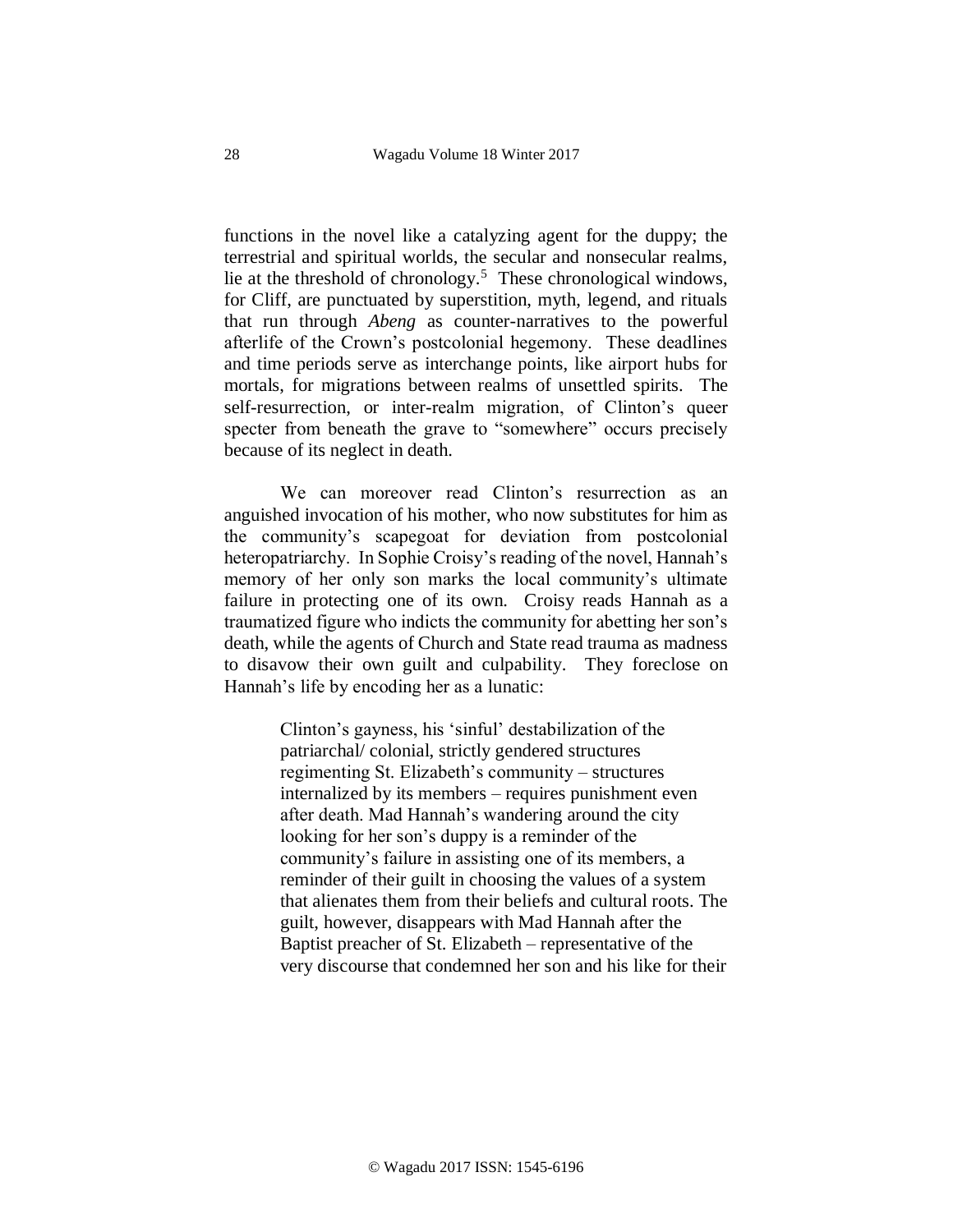## 'sin' in the eyes of the community – has her arrested and sent to an asylum. (Croisy, 2007-8, p.137)

In this frame, both dead son and living mother are transmogrified into phantoms – Clinton haunts the material world as a duppy while psychological specters haunt Hannah's mind. In the formulation of the homophobic, disciplinary Jamaican state, Mother Hannah becomes "Mad Hannah," and thus becomes the ire of the Jamaican state as does the figure of Miss Winifred at the end of the novel. The latter is an "old Creole woman who has retreated mentally and physically after having a child for her family's black servant" (Baker, 2013, pp. 5-6), and her act of miscegenation is thus codified as madness. Whereas Miss Winifred's father marries her off to "cure" her, the agent of the Church commutes Hannah's incarceration in the asylum. The duppy, whose father is never mentioned and whose mother is now put away, is a bastardly trace of social transgression, in how he is "queer" in many ways: black, non-human, fatherless, sexually-deviant, outcast, etc. He is a reminder, even in absence, of his mother's apparent marital infidelity, which is reproduced by him as abomination to the heteropatriarchal order and an assault on black Jamaican masculinity.

As a symbol of Jamaican society's intolerance, the duppy's only possibility is to migrate between the material and netherworld in a purgatory that is catalyzed by the grisly bigotry of the very agents of Church and State who have betrayed their roles as the guardians of society. In my reading, Clinton's duppy is thus caught in a queer migratory cycle between worlds that echoes the middle passage, wherein the Black Atlantic churns in-between as a fluid zone of anchored, illegitimate subjectivities. However, the restless figures that haunt Cliff's novel between memories and dimensions, the supernatural opens up means for imagining different lives - even in and through insanity and the ability to tell living stories of dead people. In Croisy's words, "This everlasting presence of the 'ghost' of the British Empire is reflected in [Michelle] Cliff's work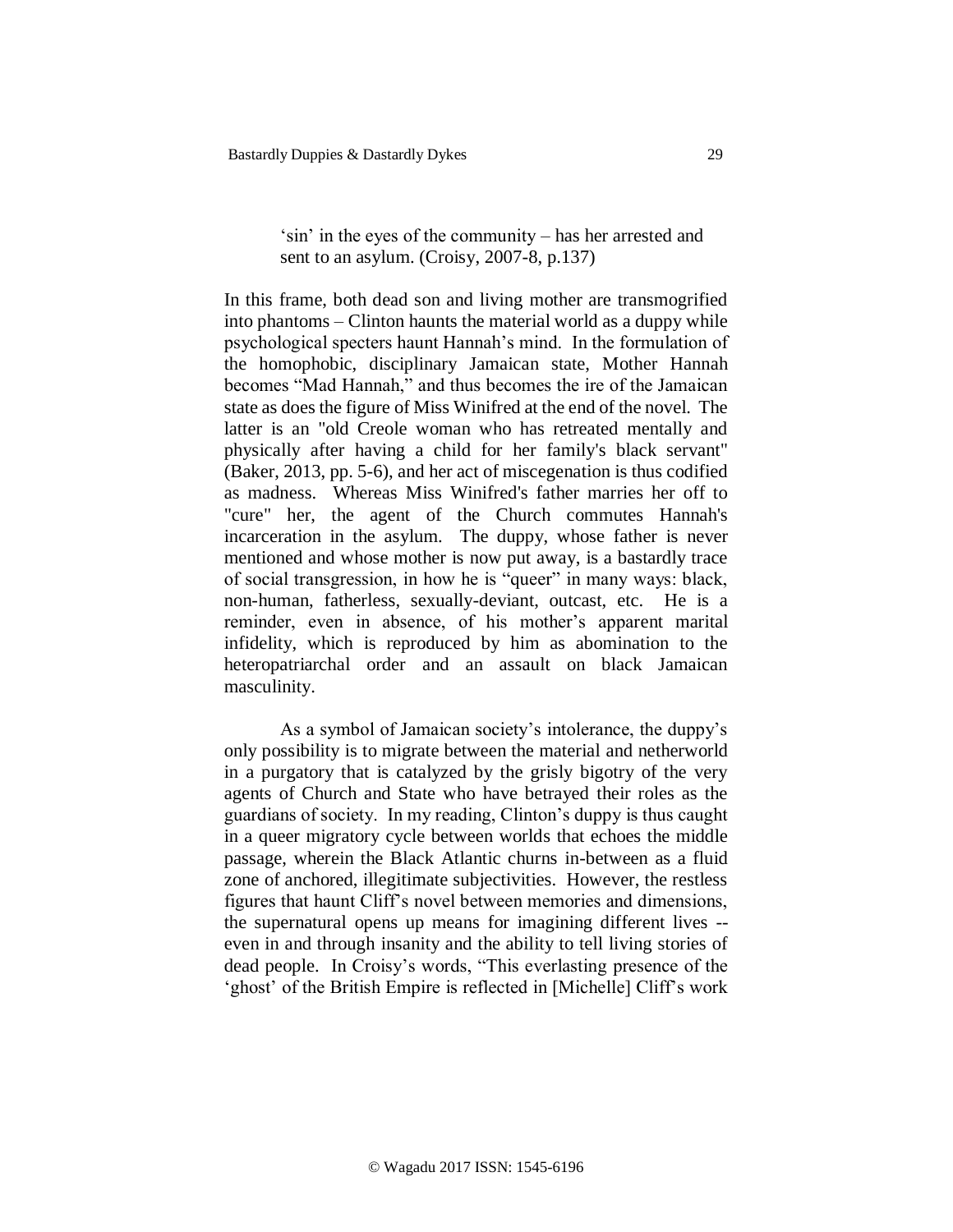as she fictionalizes the near-impossibility for Jamaica in general, and Clare in particular, to escape the island's oppressive colonial past" (p. 137). Readers perhaps best witness these transfers of ghastly agency in dialogical moments between Clare and her girl crush, Zoe; here, Cliff's own experiences of sexual awakening surface the novel (Schwartz, 1993, p. 604).

This merging of autobiography with fiction invests the text with questions of gender and sexuality, and the power relations that they wield, respectively, like metaphysical phantoms of ideology on the human race. As such, the narrative nexus of queer sexuality and the supernatural in *Abeng* crystallizes into what David Butz and Lawrence D. Berg call "duppy feminism," or a way for readers to confront the "malicious ghosts of masculinism in ways that resonate with our own experiences of both contesting and unwittingly reproducing masculinism and sexism within geography" (Butz and Berg, 2002, p. 87). This concept is especially useful in reading *Abeng*, as it opens up a reading that connects the deceased and their pasts to the living histories of the mortal coil. In Croisy's reading, Nanny's "ghost seems to haunt Kitty [Clare's mother] and other female characters of Cliff's fiction as Nanny reappears throughout the novel when her intervention as counter-traumatic remembering of the past is needed. She is a haunting presence made visible and audible through punctual hysterical calls for rebellion against colonial practices and discourses" (Croisy, 2007-8, p. 149).

Cliff deploys Nanny throughout her text as a queer phantom figure who weaves in and out of windows of chronology. The latter, a "small and old Black woman whose only decoration was a necklace fashioned from the teeth of white men" (Cliff, 1984, p. 22), functions as an anti-colonial, mythological warrior who is much feared by the British colonizers. Another narrative apparition in the novel who tangibly manifests "duppy feminism" is Mma Ali, a onebreasted obeah woman who "was a true sister to the men – the Black men" who were reputed to teach the women "all manner of the magic of passion" (ibid., p. 35). Cliff's characters in *Abeng*, most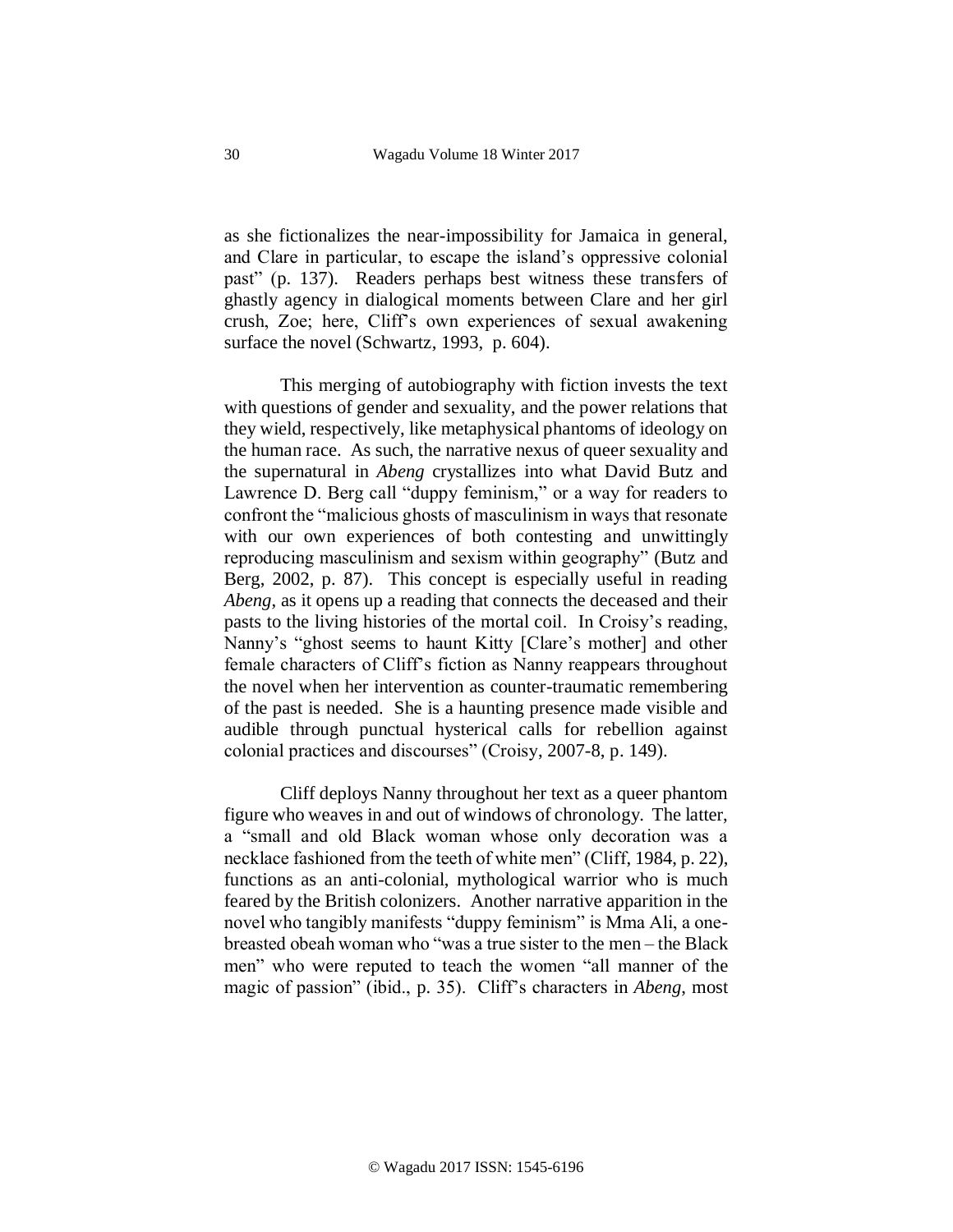notably her queer adolescent protagonist, Clare Savage, resonates with Gayatri Chakravorty Spivak's reading of Antoinette (disparagingly re-named "Bertha" by her un-named husband) in Jean Rhys's *Wide Sargasso Sea* (1966). Spivak views the woman's re-naming as an allegory for colonialism wherein "so intimate a thing as personal and human identity might be determined by the politics of imperialism" (Spivak, 1985, p. 250). In the next section, I will extend the connection between colonialism and intimacy as it is braided with queer hauntings. Like Cliff's mythical character Mma Ali, Shani Mootoo shapes her queer protagonist Mala into an obeah woman in *Cereus Blooms at Night* who wields an uncanny relationship to all things natural, namely birds and plants.

#### *Cereus***' Intersections of the Supernatural and Sexual**

Like Hannah, Mootoo's central protagonist also suffers from a bout of what society codes as "madness" which is likewise linked to queer sexuality and layered hauntings. Thus Mootoo's Mala, Cliff's Hannah, and Rhys's Antoinette join the repertoire of other black women characters like Toni Morrison's Pecola in *The Bluest Eye* (1970), Avey in Paule Marshall's *Praisesong for the Widow* (1983), and Nyasha in Tsitsi Dangarembga's *Nervous Conditions* (1988), among many others, who shoulder the weight of colonialist historical affect. Despite a number of these literary figures in Caribbean writing, Letizia Gramaglia (2008) recognizes the dearth of studies that focus on them in comparisons to studies of madness in western women's literature (p. 16). Like Cliff, Mootoo deploys a nonlinear narrative as a tool for exploring supernatural figures who oscillate between life and death, *yet present this as their reality in stark contrast to the hyper-modern and "polished" settlers from colder islands*. Mootoo's debut novel unfolds on the fictitious island of Lantanacamara in a small town called Paradise. Through interspersed windows of time and memory, the novel discloses Mala's heart-wrenching biography in relation to the effect of missionary colonialism and white supremacy on the island,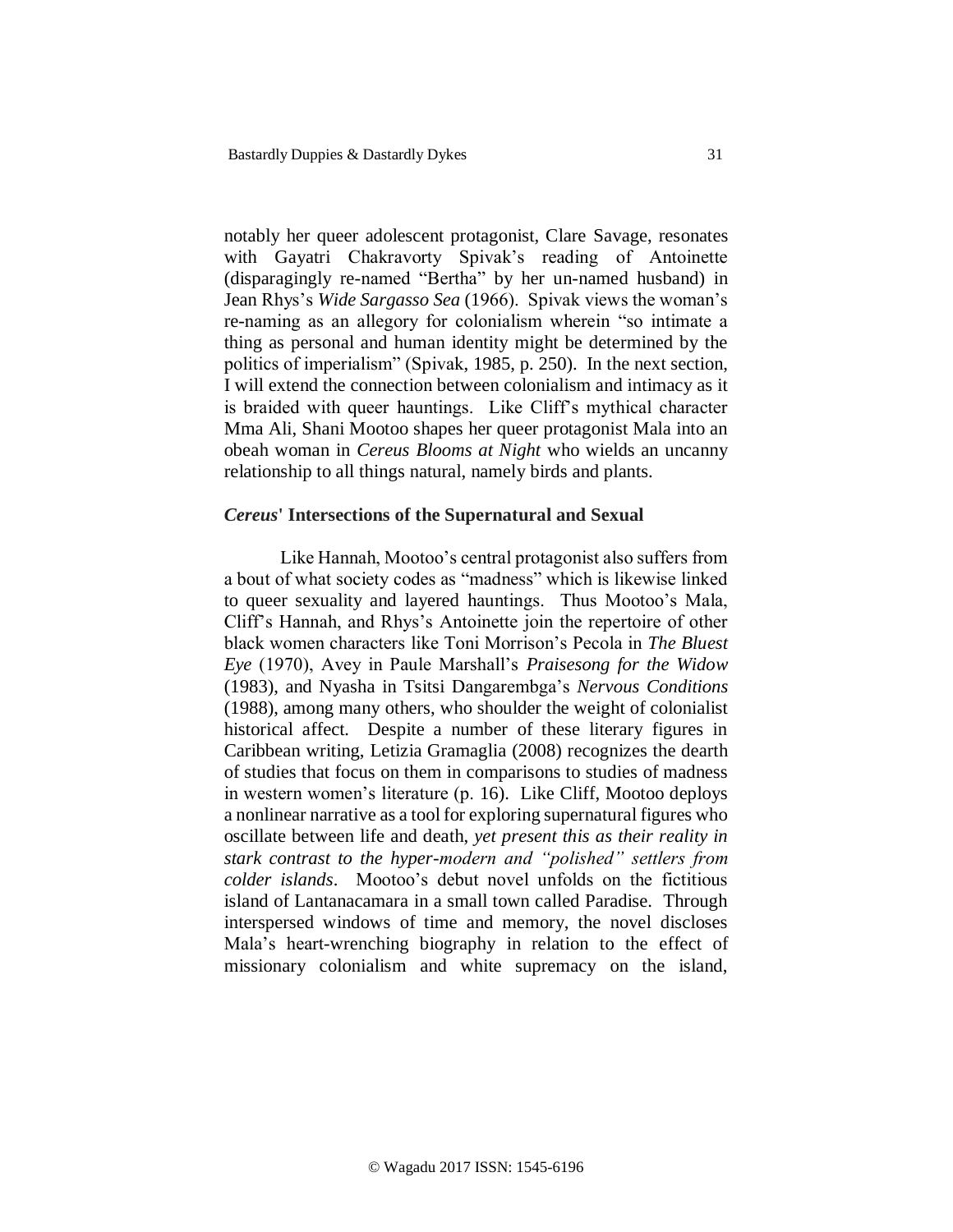especially on her sycophantic-turned-abusive father, Chandin Ramchandin.

The novel experiments with narrative form and memory as a strategy for invoking the ghosts of the past and jolting to life the skeletons in the closet lying dormant alongside lesbian sexuality. Reverend Thoroughly adopts Chandin, an indigenous boy, who he treats more like a pet than a son, secularizes him, offers him shelter, and essentially attempts to assimilate him into white Christianity. The young boy initially assimilates, and soon Chandin repudiates his own mother and father for their "reluctance to embrace the smarter-looking, smarter-acting Reverend's religion, and there soon came a time when, to his parents' dismay, he no longer visited" (Mootoo, 1996, p. 30). Unable to win the heart of the Reverend's daughter, Lavinia, who spurns his advances, Chandin proposes to and marries a local woman named Sarah whose accent and skin colour he repudiates. Mala and her sister Asha must endure the incestuous violence of their father after he discovers that the girls' mother and Lavinia have fallen in love, and intend to leave him with the girls in tow. As twists in plot go, a scuffle ensues when Chandin returns home early and catches the couple in the act of absconding and the two girls are inadvertently, we assume, left behind "huddled on the verandah floor, unsure and terrified" by Lavinia and their mother (Mootoo, 1996, p. 63).

This conjugal betrayal acutely consumes Chandin because, as readers come to know, he has been obsessed with Lavinia, with whom he grew up as a foster sister in the Reverend's home. The reality of his black wife running off with the white woman he loves, after he has already left behind his biological family and indigenous faith, assaults his masculinity to the core by amplifying back to him his racialized self-abnegation. Chandin, who echoes the character traits of Cholly and Soaphead Church in Toni Morrison's *The Bluest Eye* (1970), quits church, is excommunicated by the horrified Reverend and his congregation, and sinks into violent despair. Chandin's emasculated ability to have Lavinia or retain Sarah drives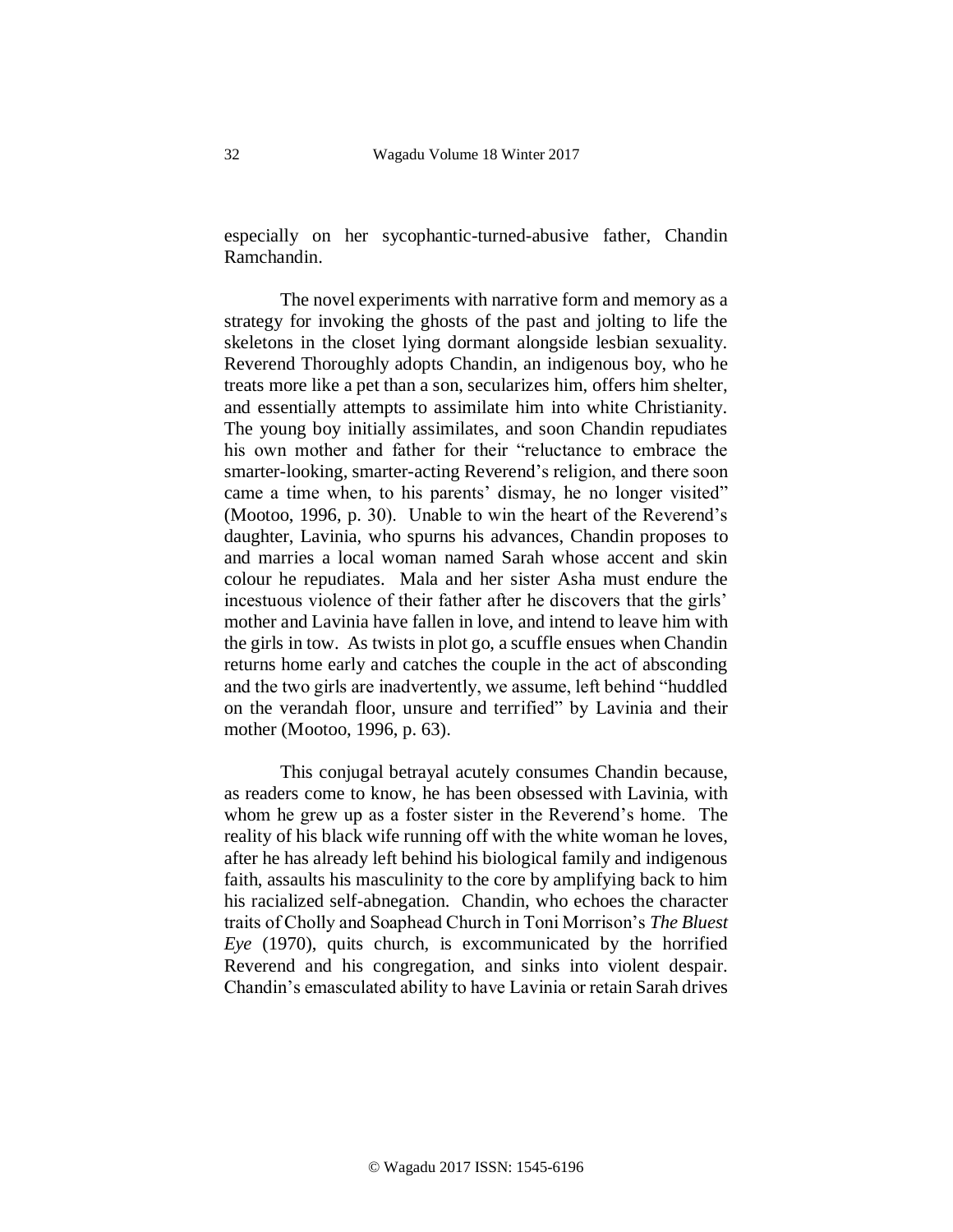him to heavily drink, then nocturnally abuse and rape the little girls, whose trauma is gradually revealed like the eponymous blooming cereus. As a figure who in unable to release his demons through a spiritual outlet via a duppy or the Lord, Chandin transforms into a monstrous figure of mythic proportions in *Cereus* by indulging in the drink.<sup>6</sup> The narrator Tyler discloses to the horror of readers that after initially raping Mala (Poh Poh), "they both [the sisters] came to know that he [Chandin] would call for one or the other to pass at least part of the night in his bed" (Mootoo, 1996, p. 66).

Like Cliff's Hannah in *Abeng*, Mala experiences grief that is socially-read as insanity and is consigned to an asylum by the state's disciplinary mechanism in the form of the Church. Michel Foucault recognizes the asylum as a disciplinary institution that lies at the intersection of church and state power, and which justifies the confinement of those deemed unable to assimilate to the order of things. In *The Birth of the Asylum* (1984), Foucault writes, "The asylum is a religious domain without religion, a domain of pure morality, of ethical uniformity…The asylum reduces differences, represses vice, eliminates irregularities. It denounces everything that opposes the essential virtues of society" (pp.148-149). While I would agree with Foucault's statement, it is clearly lacking in the context of the novel's narrative and Baker's (2013) scholarship on madness in Caribbean literature. For Mootoo's asylum not only projects neocolonial order and conformity as its religion, but it moreover deploys postcolonial queerphobia in a dangerous space in which the other nurses ridicule the ostensibly effeminate mannerisms of Tyler, the novel's cross-dressing narrator. I have given readers this selective summary of *Cereus* because it is necessary to understand some aspects of the narrative in order to track how the supernatural and sexual intersect in ways that Mootoo juxtaposes socially-transgressive modes of embodiment against the Reverend's ordered, hegemonic theism.

Thus, within this punitive, assimilatory space that enforces "proper" sex and gender norms as a matter of public wellbeing in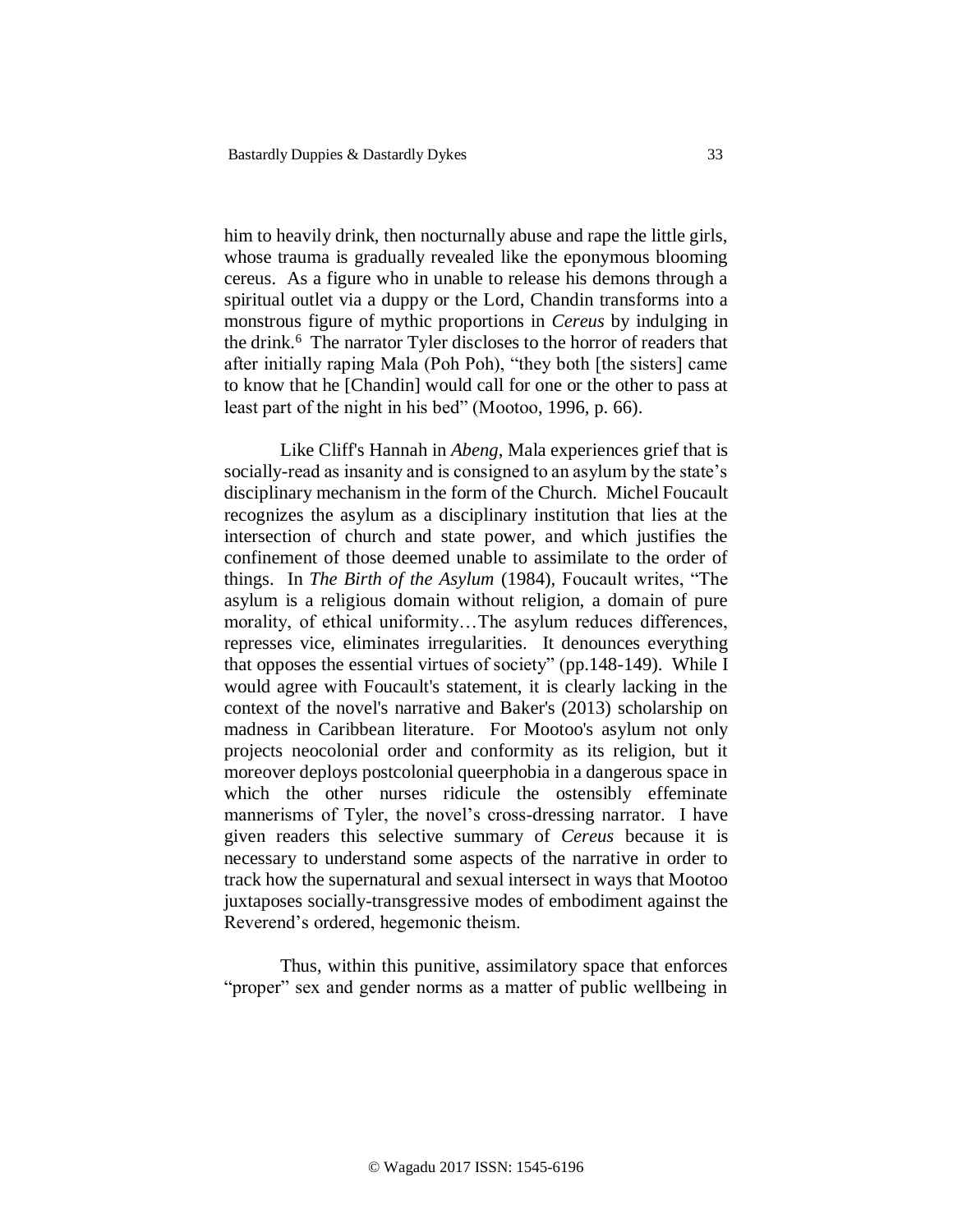Lantanacamara, Tyler and Mala both conspicuously stick out as outlanders within the institution. But beyond the asylum's walls and the dark memories they contain lies an ethereal landscape punctuated by Mootoo's fecund prose. Mootoo's novel deploys lush imagery, against the horrific backdrop of this sexual violence and its social encoding as "madness," to blur reality from the unreal. Mootoo's imagery and language unhinge the meaning of "natural" from reality for readers as we gradually come to understand and feel empathy, the very survival strategy that the sisters must engage to survive in their broken home. Tyler reveals that it was Mala's mission "from the first day her father put his mouth on her little body to prevent Asha from experiencing the pain of his touch" (Mootoo, 1996, p. 142). Mala's selfless martyrdom comes with a massive price as she learns to succumb to her father while mentally teleporting elsewhere.

Just as images of insects, snails, and butterflies cover the pages of the novel, the fictive landscape of Paradise is also saturated with buzzing insects and fecund foliage growth, conveying an extraordinarily earthy sensation to readers. As Grace Kyungwon Hong writes, Mootoo's luscious prose, with its meticulous description of Paradise's flora, permeates a supernatural aura as it links the past to the present. Hong writes, "Natural history is a discourse that corresponds to a past colonial regime. Yet the past gets recycled and emerges in unexpected ways, as fundamental aspects of the workings of neocolonialism. Natural history is such a compelling trope for this novel because it reveals the ghostly residues of the colonial past within the neocolonial present" (Hong, 2006, pp. 74-75). Like supernatural figures, the flora and fauna throughout the novel are archival entities that have indexed silenced stories of the surreal worlds around them. As living entities that are not viewed as human, the flora and fauna haunt the text throughout, and render Mala's home a living, evergreen abode with an ethereal aura through which the life of the plants is enabled by the decomposed organisms in the soil. Indeed, unlike the commodified "zombie" or Western "haunted house" with dark stairwells and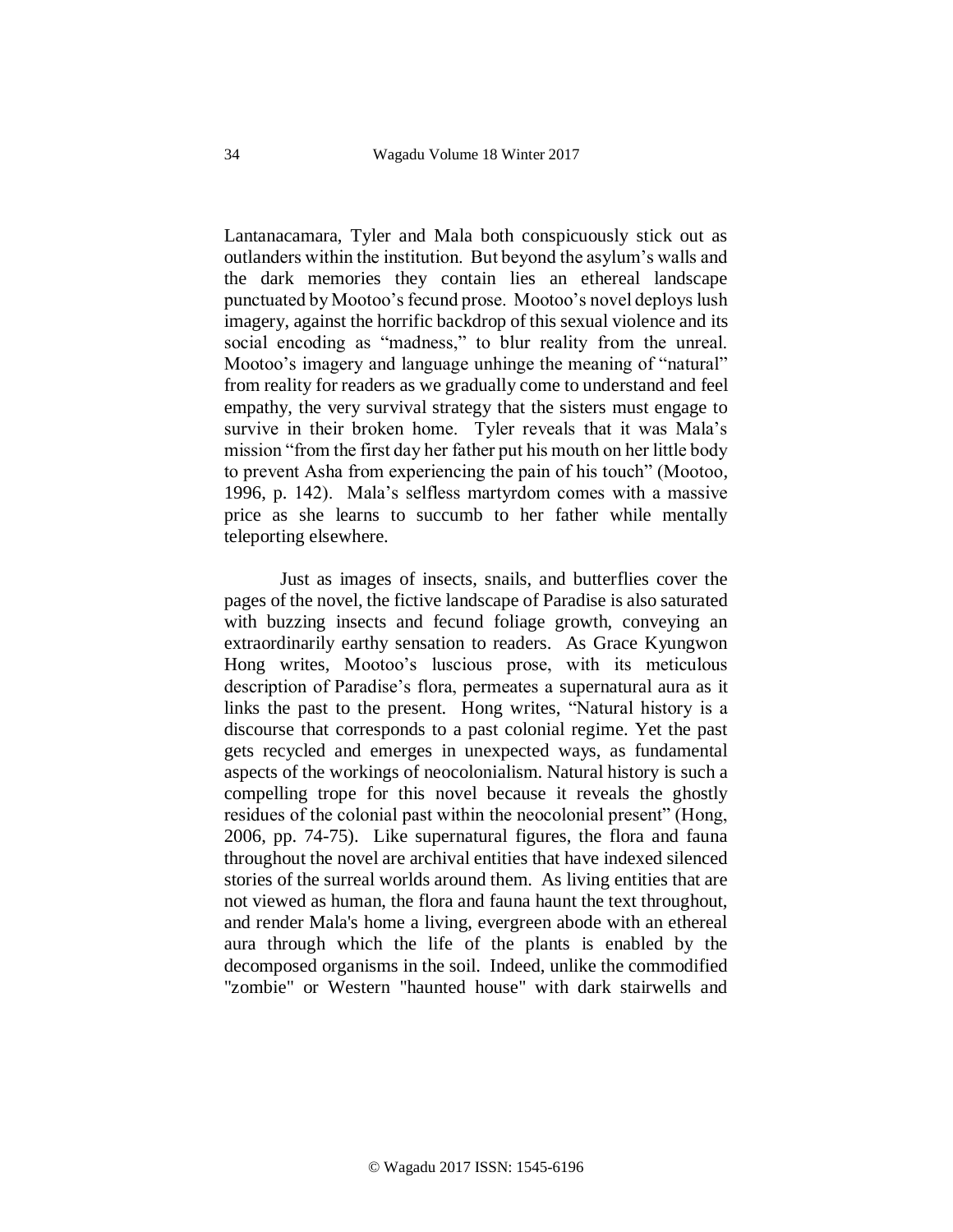barren rooms, Mala's home is a cavernous house whose haunted nature is invoked by nature itself.

Hong's notion that natural history is a moving force herein is arguably more compelling when we consider how it invokes and intersects with nonheternormative sexuality and the supernatural. When queer sexuality emerges from the closet, so do the skeletons and the "madness" that postcolonial heteropatriarchy routinely cathects to lesbian sexuality. Mootoo accomplishes this through dialogue between characters who speak creolized English which she juxtaposes against Tyler's first person narration. The novel's supernatural tone here intervenes, mediating between the so-called "natural" order of disciplinary heteronormativity and the irrational realm of madness and the otherworldly embodied by the protagonist and a few other characters. Mootoo blurs the boundaries between the natural and ethereal worlds in everyday life experiences of nature, thus also interrogating the constructed boundaries between "natural" and "unnatural" social articulations of sexuality. For example, for Tyler, the world beyond this mortal coil contains multiple spiritual personae of a single human; he admits, "I often want to call out to Nana up in heavens – where I am sure *she is* and quite sure *Bible Quoting Nana is not* – and say, 'You were right, you were right [emphasis mine]" (p. 46).

The constrictions of the asylum's ordered "sanity" and its disciplinary gender roles, in another scene, are subverted when Mala instigates Tyler to indulge his desire to get into drag. As if reading his mind, she steals a nurse's uniform for Tyler to try on and nonchalantly offers it to him. He obliges her, and his own, desire and emerges from behind a curtain fully dressed in the women's uniform. Here, Mootoo draws a distinction between the sociallysanctioned madness that society facilitates through the girls' father's alcoholism and the state's engagement of persons who are viewed as "off system." This moment solidifies an unspoken understanding between them both: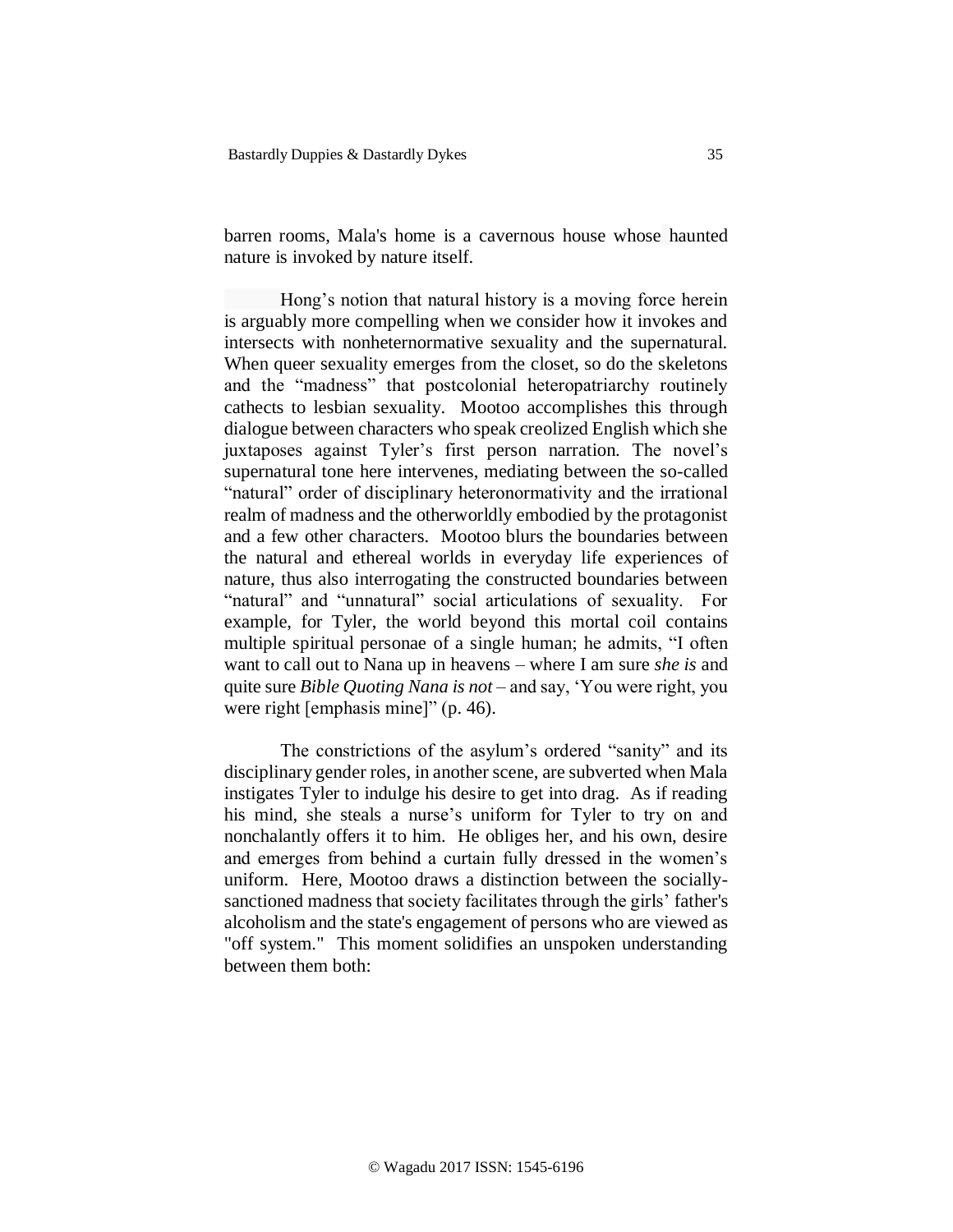I walked over to her and stood where I was bound to be in her vision. At first I felt horribly silly, like a man who had put on women's clothing for sheer sport and had forgotten to remove the outfit after the allotted period of fun. I felt flatfooted and clumsy. Not a man and not ever able to be a woman, suspended nameless in the limbo state between existence and nonexistence…The reason Miss Ramachandin paid me no attention was that, to her mind, the outfit was not something to either congratulate or scorn – it simply was. She was not the one to manacle nature, and I sensed that she was permitting mine its freedom. (Mootoo 1996, p.77).

Mootoo prosaically transforms Mala's disciplinary room into an ethereal chamber of gender transgression, a twilight zone between "existence and nonexistence" for Tyler. Themes of the supernatural seem to emerge in "real" spaces, transforming into comfort zones for queer characters who must take refuge from the ugliness of the material world. This emergence includes a disavowal of "nature" in the asylum that stands in stark contrast to the fecund overgrowth of vegetation that otherwise populates the island. As Gayatri Gopinath (2005) writes in *Impossible Desires: Queer Diasporas and South Asian Public Cultures*, "Mootoo's novel allows for a conceptualization of sexuality in motion: in the context of diasporic movement and migration as well as in relation to those movements that occur within and across bodies that seemingly remain geographically rooted with the home" (p. 177).

In another poignant instance, Aunt Lavinia tells Pohpoh (Mala's nickname as a little girl): "'Killing snails amounts to courting bad luck, sweetheart,' she said, narrowing her eyes and shaking her head. 'But let me tell you a little secret. Protect a living snail and when it dies, it doesn't forget. Snails, like most things in nature, have long memories. A snail's soul, which is invisible, mind you, will come back after it has died, looking for its old home'" (Mootoo, 1996, p. 54). Here, the narrative links animal hauntings through Lavinia, the lesbian lover of Mala's mother, Sarah. Like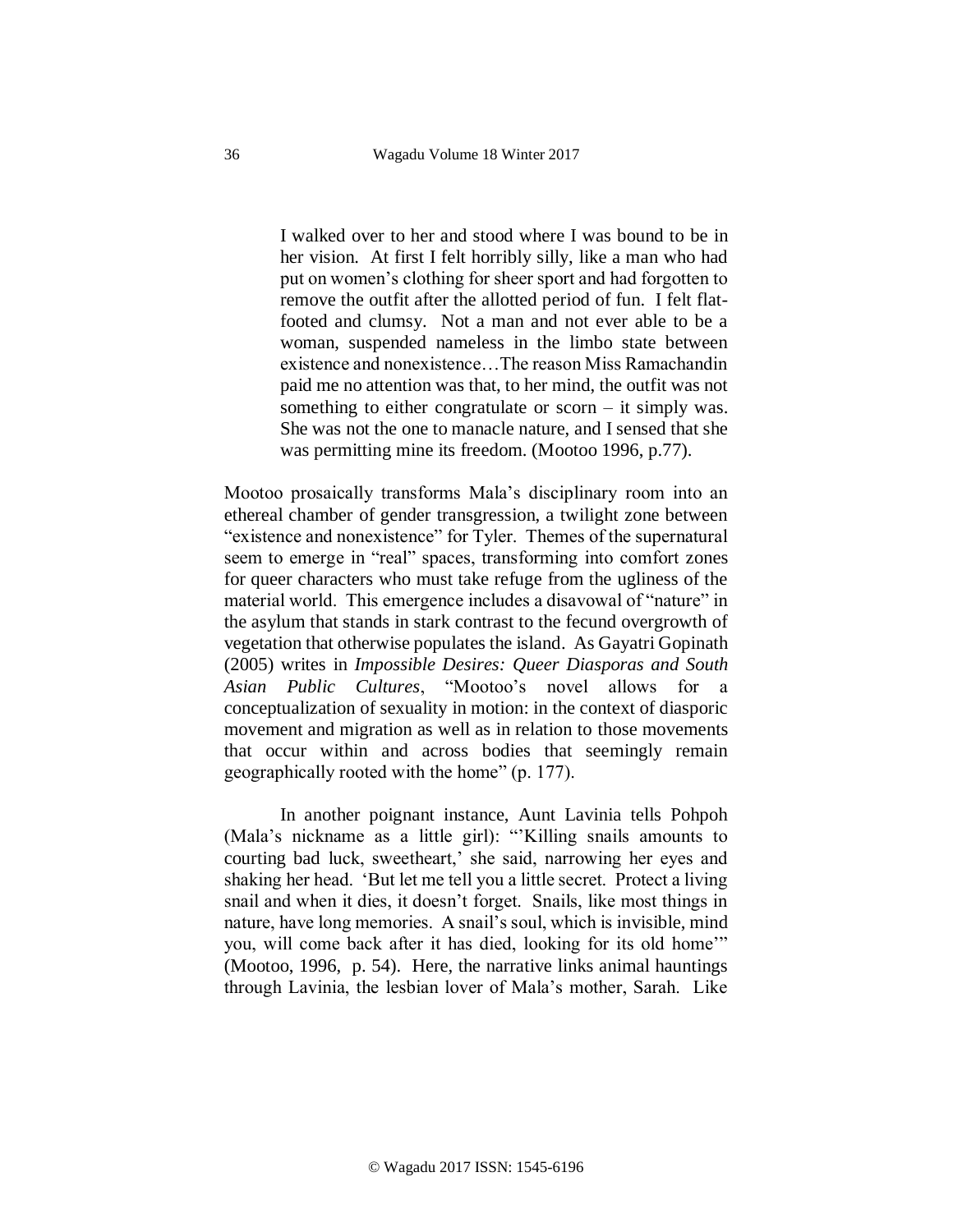Clinton, the restless duppy in Cliff's *Abeng*, the soul of the snail resurrects in search of an abode in the next world that it was deprived of in its material world. This aspect of the novel, in particular, and Caribbean lore, in general, reflects Butz and Berg's (2002) contention that, "Duppies, like other ghostly phenomena, find their homes in the uncertain spaces between consciousness, social relations, and material social practices. In societies with a strong duppy-sensibility, duppies are ever present, sometimes with tangible and material effects, but always as a threatening potential, a possibility waiting for an opportunity, a constant gnawing constituent of subjectivity, but not fully under control of the subject" (p. 100).

As Mootoo develops the narrative, the sense of queer Caribbean supernatural phenomena shifts from sites like Heaven, where the benevolent duppy of Nana, Tyler's grandmother, sits (p. 46), to the local cemetery. Ironically, this "home" for these spirits serves as a refuge for Mala and Asha from the school's homophobic bullies. Upon kneeing one of a gang of bullies, the sisters flee "to their safest place, the cemetery a block over and across the road, where the other children never entered for fear of being attacked by people who made their homes under the roofs of crumbling tombs or, worse, of being whisked away by the restless corpses to some remote place from which there was no return" (Mootoo, 1998, p. 87). This juncture in the plot underscores the notion of impossible movement between realms of the living and dead for some and not others, and the fear of being abducted upon transgressing that prescribed space of the undead. In Zoran Pecic's words,

> All of the characters in the novel [*Cereus*] live on and across various physical and psychological borders…These boundary crossings emphasize not only the multiplicity of identity on Lantanacamara but also the decolonising politics in the Caribbean landscape. Thus, the notions of citizenship on Lantanacamara are closely tied to the notions of what constitutes natural and unnatural sexuality. Moreover, the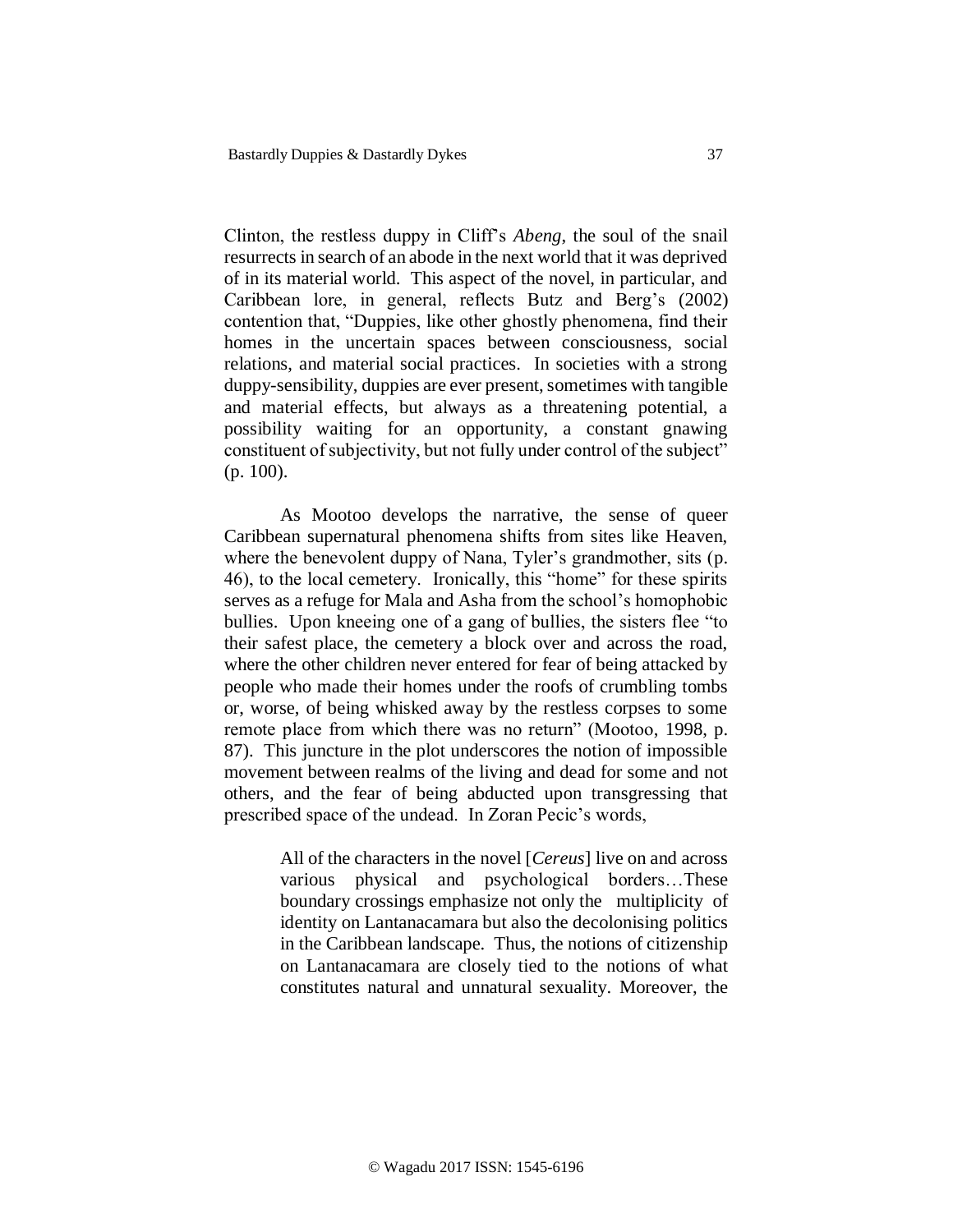sites of multiple identities and histories, only visible through travel, through distance from the site of erasure, call attention to the importance of geography, of place and space and the multiple transformations various bodies go through during the process of acquiring citizenship. (2013, p .37)

The multiple identities and border crossings that Pecic invokes are bound up with "the notions of citizenship on Lantanacamara," or who is a valid subject in the eyes of the nation-state. While it may seem commonsensical to say that a ghost cannot be a citizen (although capitalism accords this very human agency to capital and the corporation even as it divests it from abjectified subjects around the globe), Mootoo's characters nonetheless imbibe elements of magical realism that allows strategic transformations of their identity. Indeed, I would here note that citizenship is inextricably bound up with queer sexuality and the supernatural in this novel even as both categories disqualify one from being a valid subject in the purview of the Caribbean nation-state. Despite this double transgression, Mootoo's characters slip around the state's expectations with surprisingly fluid mobility.

No other character in the novel more nimbly accomplishes this than Otoh, the sex object of Tyler's affection. Ambrosia is born the daughter of Mr. Ambrose Mohanty, known as Boyie to Mala and Asha during their childhood days. While her father slips into monthlong naps, Ambrosia begins to transform into a boy. Mootoo writes, "The transformation was flawless. Hours of mind-dulling exercise streamlined Ambrosia into an angular, hard-bodied creature and tampered with the flow of whatever hormonal juices defined him. So flawless was the transformation that even the nurse and doctor who attended the birth, on seeing him later, marveled at their carelessness in having declared him a girl" (p.110). In this narrative kernel of the plot, as in Virginia Woolf's *Orlando* and Radcliffe Hall's *The Well of Loneliness*, both published in 1928, respectively, a pivotal character defies societal norms of gender. Like the protagonists in these novels, Otoh, formerly "Ambrosia," embodies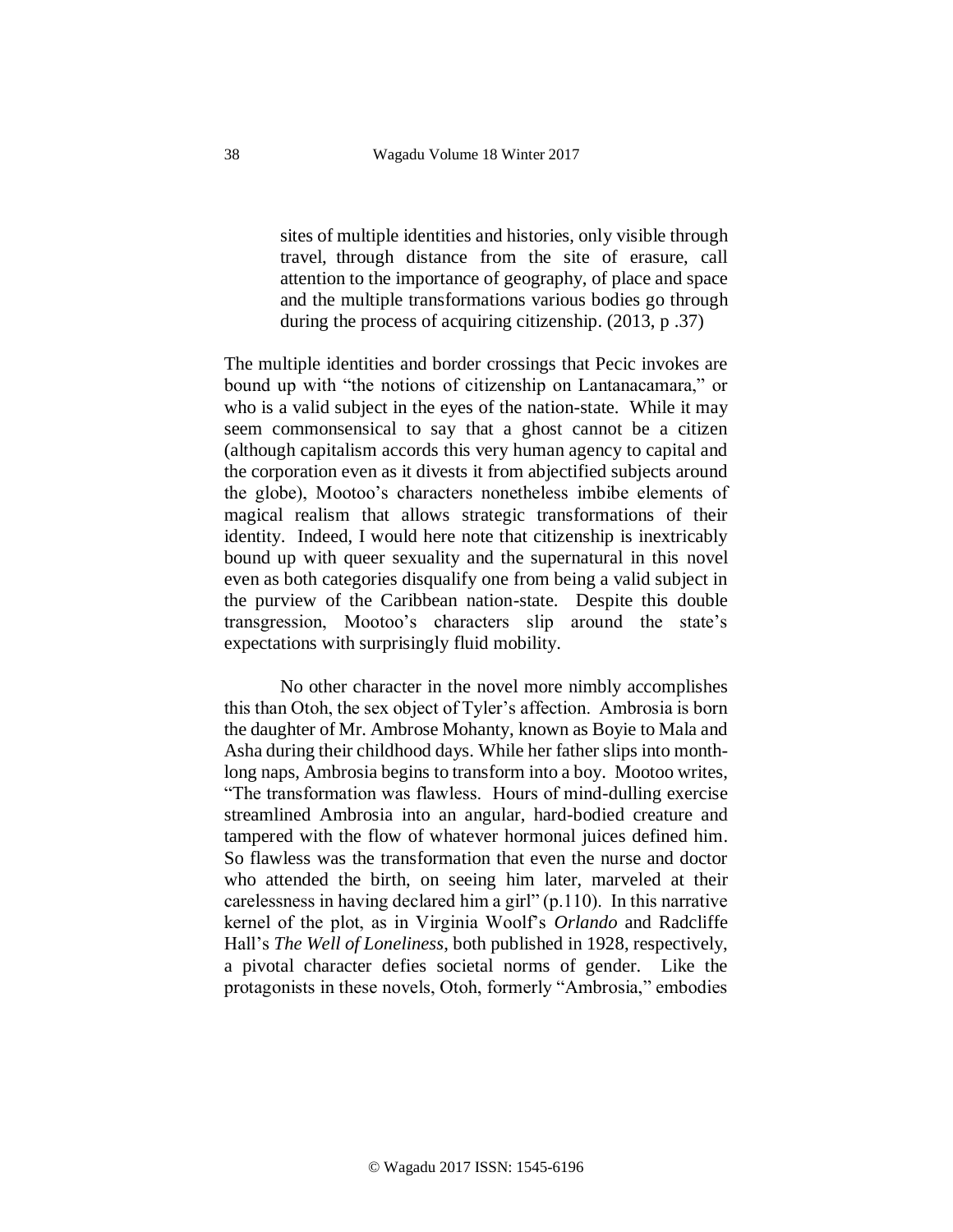elements of the African trickster figure that is both witty and unconventional (Gates, 2004, p. 990). Like other literary characters who exhibit "freak identities" in Christian Flaugh's (2012) formulation, Otoh transforms into "the hyperbolic embodiment of ability-charged identity formation" as his body is "shuttled throughout the spectrum of bodily abilities" (p. 19).

What might normally have rendered him a social outcast, as exemplified by the cruelty of the children's playground, ostensibly empowers Otoh. That is, his ability to slip between genders and sticky situations with potential suitors, and even during a particularly fateful encounter with Mala Ramachandin, renders his supernatural nature an evasive technology that can skirt the disciplinary categories of gender upon which citizenship in Lantanacamara is predicated. Indeed, Otoh is even able to skirt the "gaydar" of married men who want to have sex with him. M. Jacqui Alexander (1994) notes that "not just (any)body can be a citizen any more, for *some* bodies have been marked by the state as nonprocreative, in pursuit of sex only for pleasure, a sex is nonproductive of babies and of no economic gain [original emphasis]" (p. 6). In this context, Otoh evades normative citizenship and sexuality by slipping through gender categories in chapters that punctuate magical events in Mootoo's novel. In Miriam Pirbhai's (2005) reading, "He/ She slips between genders as he/ she slips between sexual encounters. Even his nickname, Otoh ["On the other hand"], stems from his/ her predisposition to in-betweenness...In his seemingly flawless *trans*formation [my emphasis] into a man, together with his sexual encounters with men and women, Otoh underlines the shifting codes of nature and, by extension, the constructedness of truth/ conviction/ identity" (pp. 182-183).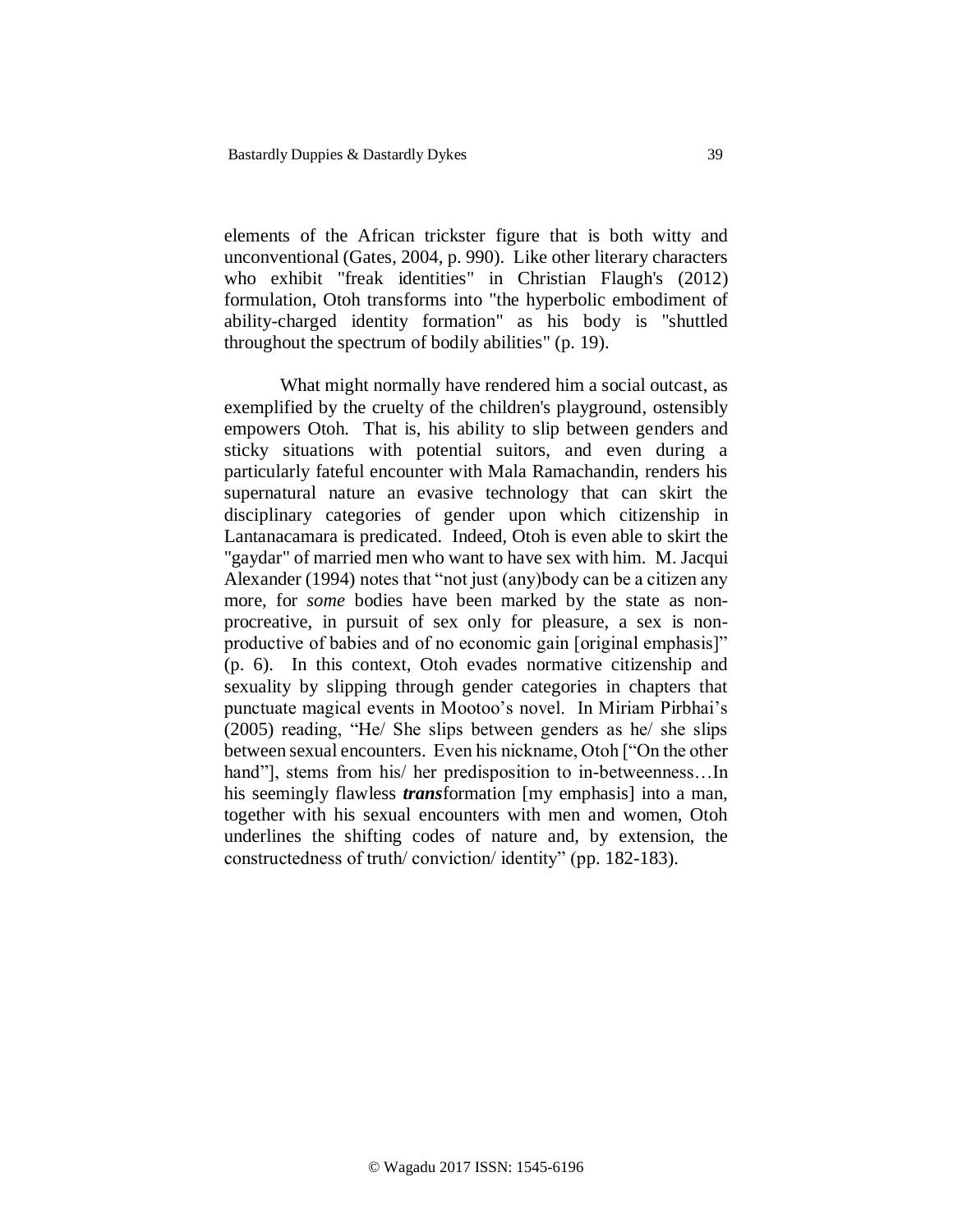#### **Conclusion: Altered States and Cryptic Fates**

 Readers drift through the pages of the text like Otoh drifts through its narrative. That "magical" shape-shifting between genders bestows upon Otoh a mobility to move between spaces and worlds in the narrative and eventually come face-to-face with Mala in a freak encounter that leads to the discovery of her father's corpse and her institutionalization in the asylum. Attendant to his fluid gender is a queer sexuality that is unhinged by gender binaries that organize sex into a socially symbolic system which, as Frederic Jameson has powerfully written about, constitutes a political unconscious in which "everything is 'in the last analysis' political…[and] proposes that we undertake just such a final analysis and explore the multiple paths that lead to the unmasking of cultural artifacts as socially symbolic acts" (Jameson, 1981, p. 5). As he moves through these spaces as a queer Caribbean trickster figure, Otoh arguably counter-haunts the colonial histories of domination and evangelism symbolized by Reverend Thoroughly and his congregation, as well as their heteropatriarchy. In Zoran Pecic's appraisal, "Sexuality, in *Cereus*, is what links the various identities and narratives, challenging the imperial and neo-colonial assumptions of what constitutes sexuality, and investigating the questions of knowledge, power and representation and the violence inherent in those assumptions" (2013, p. 37).

As such, queer sexuality operates, as it does in Michelle Cliff's *Abeng*, as a conduit for accessing the skeletons in the closet, the ghosts of the past, and the phantoms of memory as they are manifested and contested by violent power relations that threaten women of color. Perhaps no other symbol in Mootoo's novel demonstrates this more than the dilapidated, even macabre, house in which Mala has hidden her father's corpse. Indeed, this "haunted house," to use popular terminology around Halloween, is at once fecund with life in its external overgrowth and consumed by death from within due to the rotting cadaver. Mootoo's narrative writes into prose Cynthia Sugars and Gerry Turcotte's (2009) contention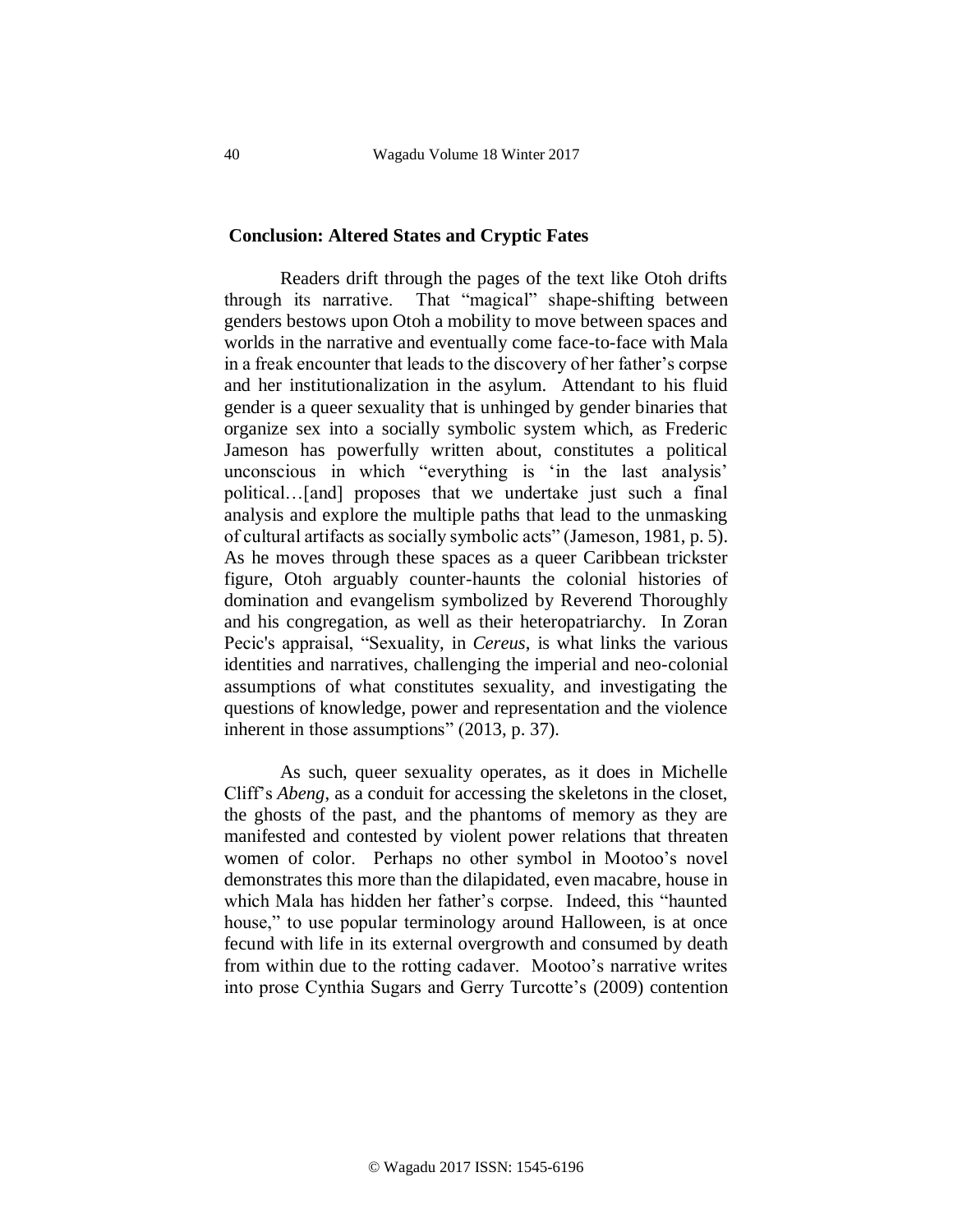that both postcolonial and gothic discourses have "for some time been paired in critical invocations of the 'unhomely' or 'spectral' legacies of imperialism and globalization. This legacy, which appears in the form of unresolved memory traces and occluded histories resulting from the experience of colonial oppression, diasporic migration, or national consolidation, is readily figured in the form of ghosts or monsters that 'haunt' the nation/ subject from without and within" (p. vii).

Indeed, we might even see that Mala's "haunted house," which is heavily populated by buzzing scores of insects and vegetation species, powerfully allegorizes Cliff's roaming duppy and its restless haunting in the wake of queerphobia. That is, the home itself, in these novels, is configured as a living repository of the deceased and thus serves as a repository of the past and itself cobwebbed memories even as it is materially, and territorially, anchored in the present. Alive on the inside and dead on the inside, it is arguably the most salient transfer hub between the mortal and spiritual realms. Indeed, while in their childhood Mala and Asha flee into the cemetery to ward of childhood bullies, it is within her home that Mala takes refuge in living conditions that resemble the inside of a decrepit mausoleum. Even as it resembles a grave on the inside, Mootoo presents it in opposition to the Christian church, and its civilizing mission, that symbolizes Reverend Thoroughly and his white congregation from the Shivering Northern Wetlands -- a tongue-in-cheek reference to the United Kingdom and Scandinavian nations.

We may here note that the magical in Mootoo's novel operates as a form of queer agency, whereas in Cliff's novel it appears to mark traces of trauma and death. While Uncle Robert's death and the resurrection of Clinton's duppy, both catalyzed by the community's queerphobia, suggest the emergence of unhappiness due to public disclosure of "sexual deviance," Mootoo's characters not only seem empowered by their queer sexual awakenings, but moreover transform the spaces which they inhabit, even in the face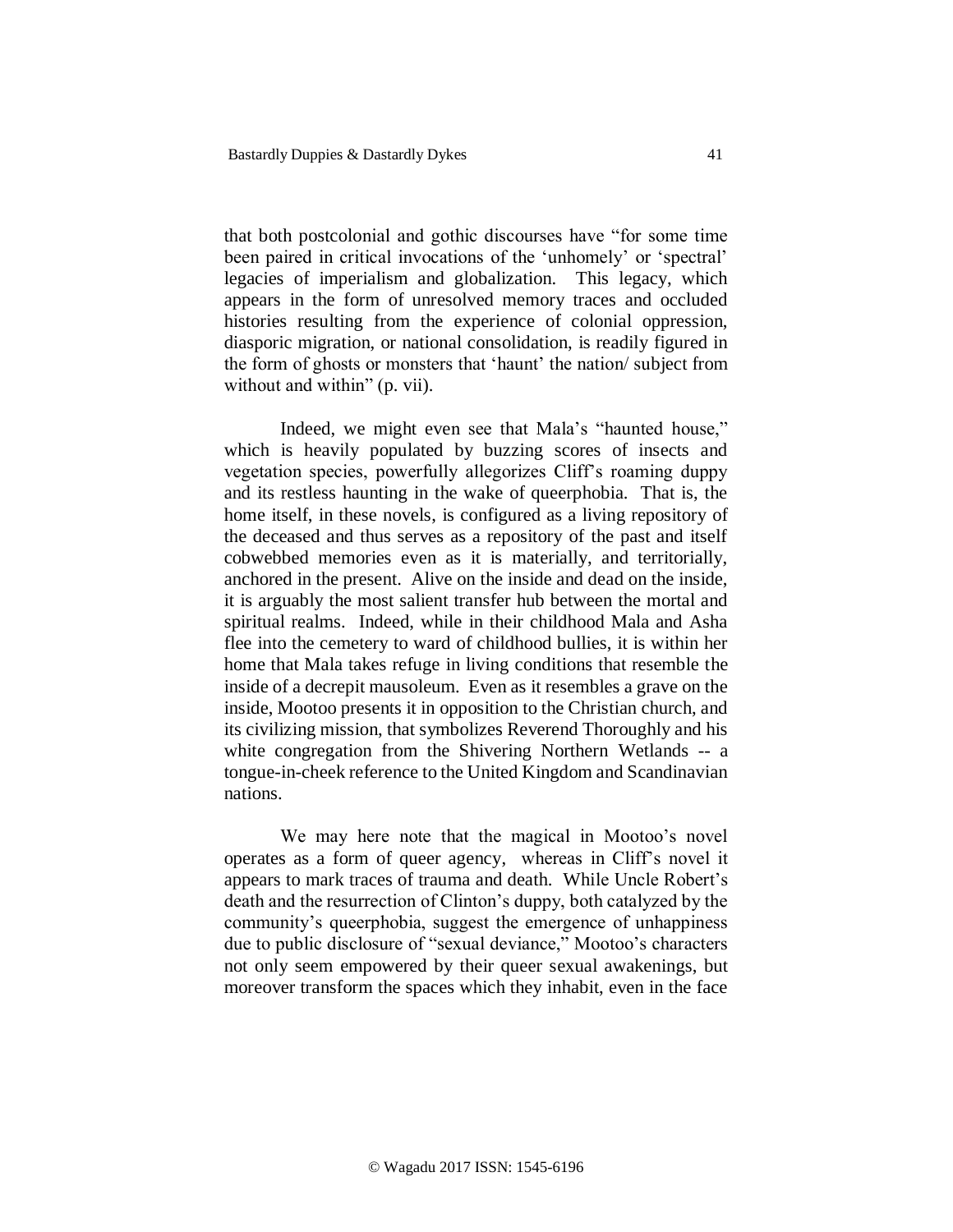of the asylum's medical surveillance and queerphobia, in which the ghastly is embraced into daily life rather than something anterior to it. As Gayatri Gopinath (2005) writes about *Cereus*,

> It is precisely the construction of home under indentureship as a site of the violent establishment of sexual and gender normativity that Mootoo's novel contests. The novel suggests that if heteronormativity—and more specifically heterosexuality—is a means by which to discipline subjects under colonialism, then one of the means by which to escape the sexual and gendered logic of colonialism is by escaping heterosexuality. Given the complex valences of home under indentureship, it is not surprising that Mootoo's novel is intensely preoccupied with evoking various home spaces: the white missionary home, the 'native' home that Chandin's Indian plantation worker parents inhabit, and finally Chandin's own home, which his daughter Mala reterritorializes after killing Chandin. (pp. 181-182)

In Gopinath's formulation, I draw readers' attention to her invocation of "indentureship" as a reference back to the maritime corridors of the Atlantic Ocean and Caribbean Sea with which I opened this essay. These watery passages facilitated indentureship in the forms of slavery, colonialism, which, as noted by Gopinath, crystallize in the domestic formations of home and belonging in the conquered territories. For Mootoo, the sexual and the spiritual converge in the allegory of the haunted house, as a material remnant of the two sister's sexually violent past that also serves as the refuge in which Mala's snail shells and cereus plants proliferate.

The house moreover carries the remnants of Sarah and Lavinia's love affair and Chandin's rage, yet becomes a site of Mala's release and embrace of the ghosts of the past. In Anna Royal's words, "Despite this trauma, Mala does not leave home, but rather becomes its protector and guardian, ultimately rebuilding her house in her own imagination" (Royal, 2014, p. 1). I would end this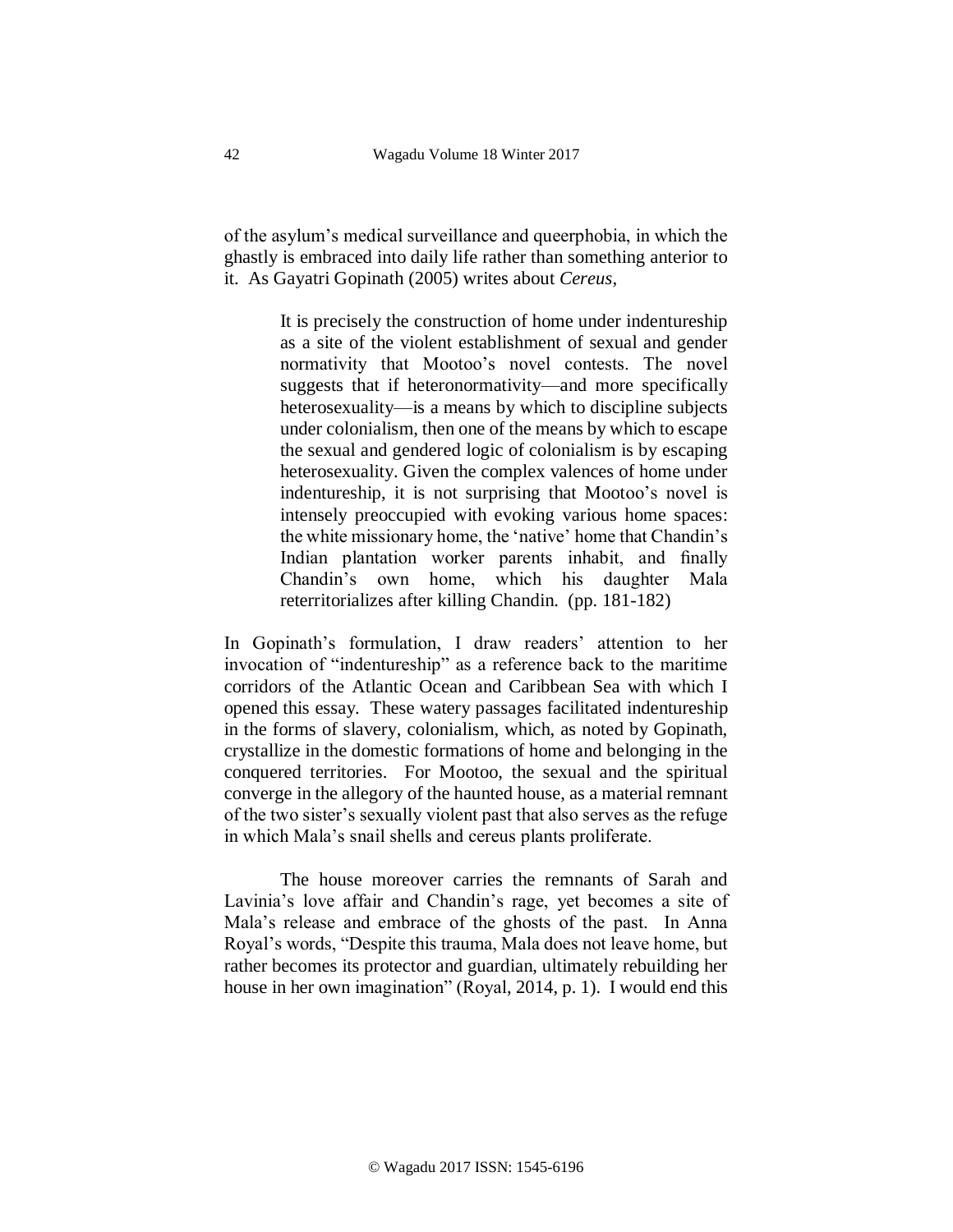section by saying that Mala escapes the memories of her father's cruelty with the ethereal environs that nature affords her, as well as the "magical" properties of the red chilies upon which she copiously chews to slip in and out of altered mental states of reality (Mootoo, 1996, p. 133). We may here recall the queer women characters in Michelle Cliff's *Abeng*, namely the one-breasted, revolutionary figure Nanny and the queer obeah woman Mma Ali, who engage in the sexual through magical rituals and food-making arts. In recalling these figures within and between both texts, various versions of history, and linked windows into traumatic memories, readers perhaps experience a fey malaise that could best be described as unhomely, or as Homi K. Bhabha puts it, "the estranging sense of the relocation of the home and the world in an unhallowed place" (1992, p. 141).

In her dazzling study *The Intimacy of Four Continents*  (2015), Lisa Lowe seeks to meticulously examine the fraught relationships between Asia, Africa, Europe, and the Americas in their constitutive construction and justification of Western liberalism. For Lowe, it is utterly crucial to construct a countergenealogy by carefully sifting through the administrative annals of domination. She writes,

> The consideration of the colonial archive as intrinsic to the archives of liberalism permits us to understand that as modern liberalism defined the "human" and universalized its attributes to European man, it simultaneously differentiated populations in the colonies as less than human. Even as it proposes inclusivity, liberal universalism effects principles of inclusion and exclusion; in the very claim to define humanity, as a species or as a condition, its gestures of definition divide the human and the nonhuman, to classify the normative and pathologize deviance. (p. 6)

Lowe goes on to track how sexuality became implicated in such maritime adventures of capitalist cavaliers. She continues, "The colonial archive reveals the altogether fantastic structure of racial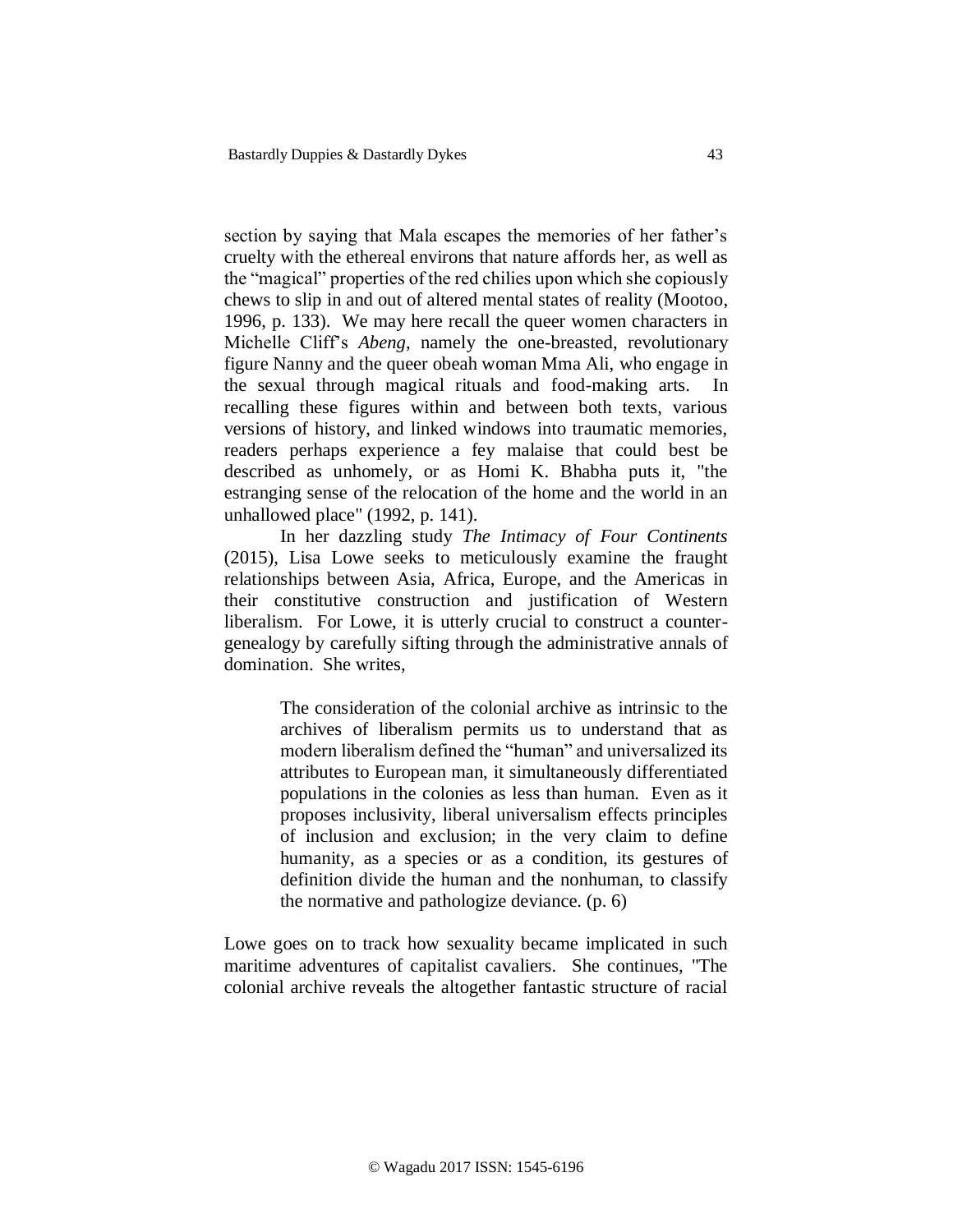imaginations based on ideas about Asian female sexualities. Throughout the nineteenth century, the racialized sexual differentiation of Africans and East and South Asians emerged as a normative taxonomy that managed and spatially distanced these groups from the spheres within which "freedom" was established for European subjects (p. 34). This urgency in breaching the hegemonic obfuscations of Western liberalism as it has been worlded through various terrains of domination is a key narrative strategy in these and other Caribbean women's novels. In both texts, queer female characters are likewise conduits for the supernatural even as they are figures that transmigrate between realms – not, as Leach notes, the flying white ghosts of Western myth but rather as diasporic figures who embody what Mary Condé terms "a flight from certainty to subvert the categories of 'real' and 'imaginary'" (2001, p. 69).

In what we might consider two of the most important Caribbean women's novels to treat sexuality and the supernatural as intersectional, to invoke Kimberlé Williams Crenshaw's notion of "intersectionality" (1989, p. 140) in which race and gender are constitutive, queer male figures seem lost even in the magic of gay sex and gender swapping. This is not to say that Clinton and Uncle Robert in Michelle Cliff's *Abeng* and Otoh and Tyler in Shani Mootoo's *Cereus Blooms at Night* have no agency of their own. Clinton's duppy seems to circulate throughout the narrative, emerging and disappearing in the novels non-linear form like a citation of his and Uncle Robert's living selves. Otoh and Tyler's budding queer love affair harkens back to that of his father's and Mala's brewing romance, during which Ambrose tells her, "'Imagine a finely woven curtain miles high in the sky, hung between the Caribbean Sea and the Atlantic Ocean. A curtain that would not deny light, yet could contain and halt a hurricane!'" (Mootoo, 1996, p. 213). Ambrose's magical curtain, forcefully whispered to Mala like an incantation surely here likens the European agents of the slave trade to a hurricane that can be stopped. The image invokes Ato Quayson's (1999) description of the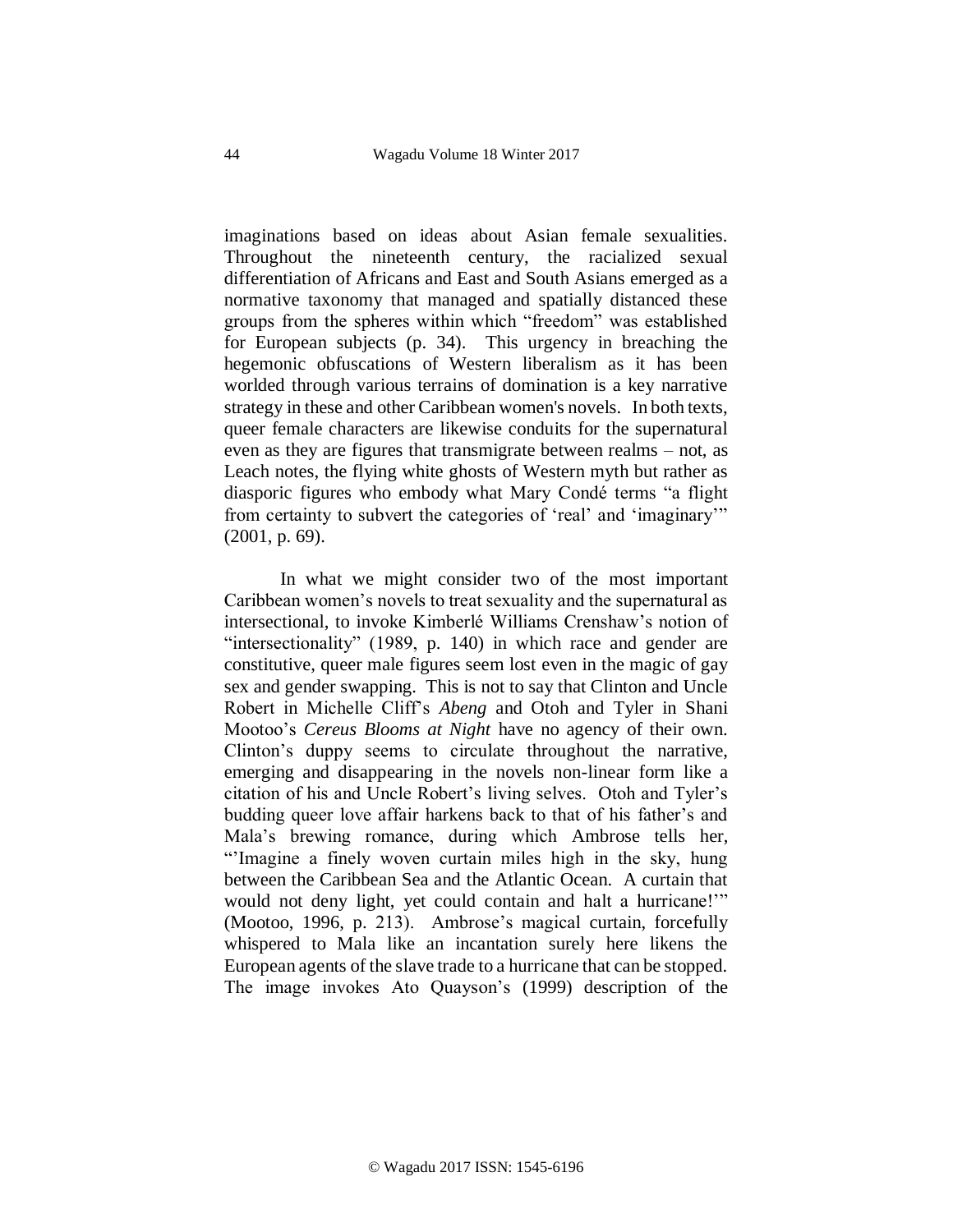Caribbean as "a crossroads of various historical processes whose multiple centres lie all across the Atlantic" (p. 331).

In both Mootoo and Cliff's fictive formulations, the nexus of the Caribbean and Atlantic is indeed, as Quayson observes, a hub of various histories with multiple reference points. This hub, however, is also a shuttle point between the sexuality and the supernatural where both are thought to be constitutive of one another rather than binary opposites anchored by opposing notions of the material (as rooted in the flesh/ body) and the intangible (as experienced with the ethereal). I would stake, by way of concluding, that new ways of theorizing sexuality and the supernatural are warranted, especially with respect to postcolonial diasporas of color in the wake of Brexit and Trumpism. Surely the rise of rightwing intolerance compels us to think in less nationalist and more planetary terms not only to rethink the world, but also recognize that there are many worlds beyond this one, for many creatures in many ways. In "World Systems & the Creole," Spivak prescribes "an analytic frame that reflects, not the life of a single nation, and not the life of a single language, but something like the life of the species as a whole, in all its environments, all its habitats across the planet" (Spivak, 2006, p. 103). Such a planetary consciousness will also account for the supernatural and the queer, and also the belief systems and social practices that support unconventional identities that meet inbetween.

This heuristic would also need to encompass the Caribbean and the waterways that lead into and out of its island and archipelagos – the same maritime passages on which slave vessels traveled and which Cliff and Mootoo's migratory paths re-write. In her mediation upon the waterways that flow between and connect the four continents, which Lowe forges innovative heuristics for intimacy, Omise'eke Natasha Tinsley writes, "as the crosscurrents between Atlantic and Caribbean, Atlantic and Mediterranean, Atlantic and Indian Ocean are richest in marine life, so they will be richest in depth of theorizing. Most simply, our challenge is to be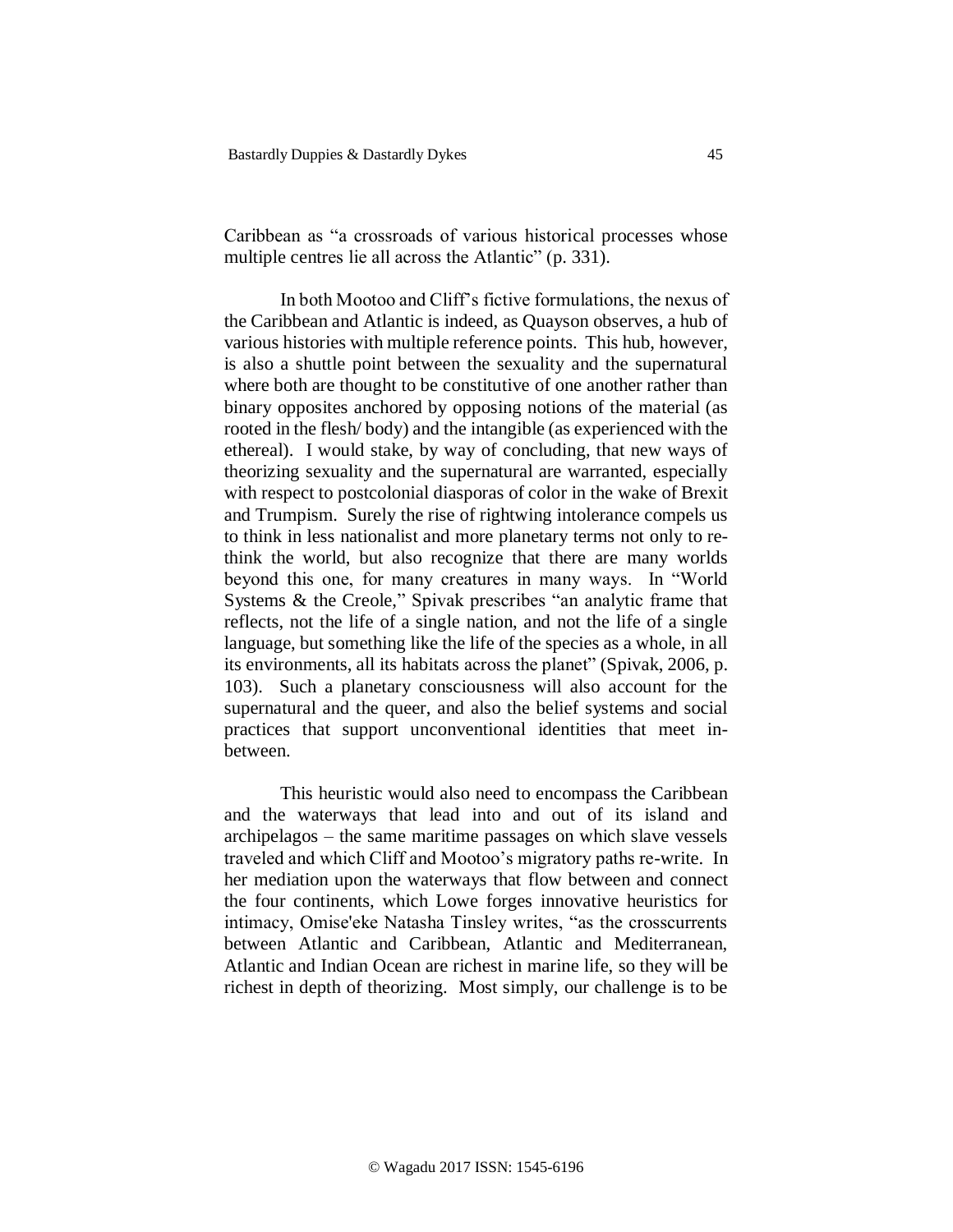like the ocean: spreading outward, running through bays and fingers, while remaining heavy, stinging, a force against our hands" (2008, p. 212). Just as we consider the swathes of sea that lie between bodies of land, we must also reconfigure our relations to the supernatural and the sexual as the residue of the ghosts of the colonial past. Rather than viewing the Caribbean as an entity that scrubs Uncle Robert from the text or which causes Clinton's duppy to trouble "Mad" Hannah, we may see it as a regenerative site for contesting beliefs and rituals. We may view subjectivity and disorders as essentializing categories that are complicated by local and regional European and American colonialisms (Good et al., 2006, p. 14).

The sea as a cultural superhighway on which Asha, Sarah, and/ or Lavinia may return to Mala now that the novel – written as a letter to Asha from Tyler – has been published in the form of Mootoo's lush narrative. Cliff's novel serves as a corrective to the renditions of British colonialist history that continues to efface the lost voices and stories of the Arawak people who were murdered in the name of whitewashed gold in the so-called "New World" (Sheller 2003). The turn to the supernatural and the sexual, both which increasingly and exponentially constitute one another through augmenting territorializations of desire and intimacy, are apt literary strategies for both writers. For through Spivak's striking call to arms for a planetary analytic (2012) and Tinsley's lovely imagery prose, both which recognize the colliding waves of the world's waterways and the ghosts that ride their surf, we can more sharply read Michelle Cliff's and Shani Mootoo's haunting prose and the hegemonic scripts that shape them. Such readings compel us to then delve into the depths beyond, at which queer sexuality and the supernatural meet in lyrical prose that challenges the ongoing colonial legacies and their appropriations of, in, and beyond the Caribbean.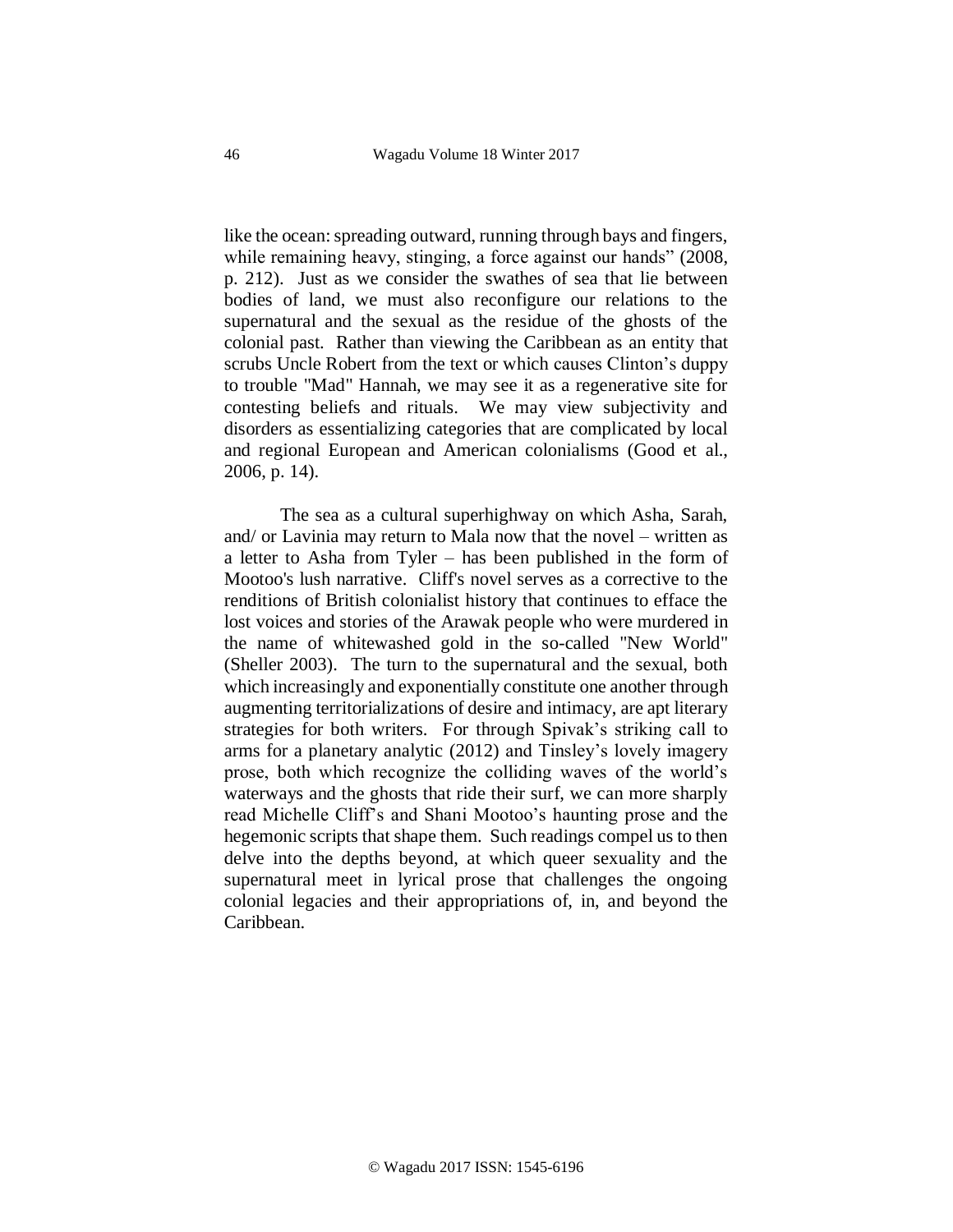### **Acknowledgments**

In many ways big and small, magical and mundane, I thank: Meena Alexander, Ashna Ali, Johnnella Butler, David Butz, Laura Chrisman, Rafe Dalleo, Erin Fehskens, Christopher Ian Foster, Rhonda Frederick, Radhika Gajjala, Alex Gil, Nalini Iyer, Franz Kowalczyk, Natalie M. Léger, Indrani Mitra, Supriya M. Nair, Ato Quayson, Roopsi Risam, Amritjit Singh, Cheryl Sterling, Cayden (Matt) Tobin, and my excellent anonymous peer reviewers. It also behooves me to humbly thank my English colleagues, namely Rashmi Gaur, Pashupati Jha, Nagendra Kumar, Binod Mishra, and Smita Jha -- the latter who was instrumental in my joining IIT Roorkee. I dedicate this paper to my charmed friends and students at the Indian Institute of Technology Roorkee, and those back at Queens College, York College, and The Graduate Center, The City University of New York (CUNY), especially the students from whom I taught and learned in my *Monstrous Humans: From Frankenstein to Lady Gaga* class.

### **References:**

Alexander, M.J. (1994). Not just (any)body can be a citizen: The politics of law, sexuality,

> and postcoloniality in Trinidad and Tobago and the Bahamas. *Feminist Review* 48, 5-23.

- Benedicty-Kokken, A. (2013). Questions we are asking: Hegel, Agamben, Dayan, Trouillot, Mebeme and Haitian studies. *Journal of Haitian Studies* 19(1), 6-64.
- Benedicty-Kokken, A. (2014). *Spirit possession in French, Haitian, and vodou thought: An*

*intellectual history*. Lanham, MD: Lexington Books.

Bhabha, H.K. (1992). The world and the home. *Social Text* 31/32, 141-153.

Boon, K.A. (2007). Ontological anxiety made flesh: The zombie in literature, film, and culture. In N. Scott (Ed.), *Monsters*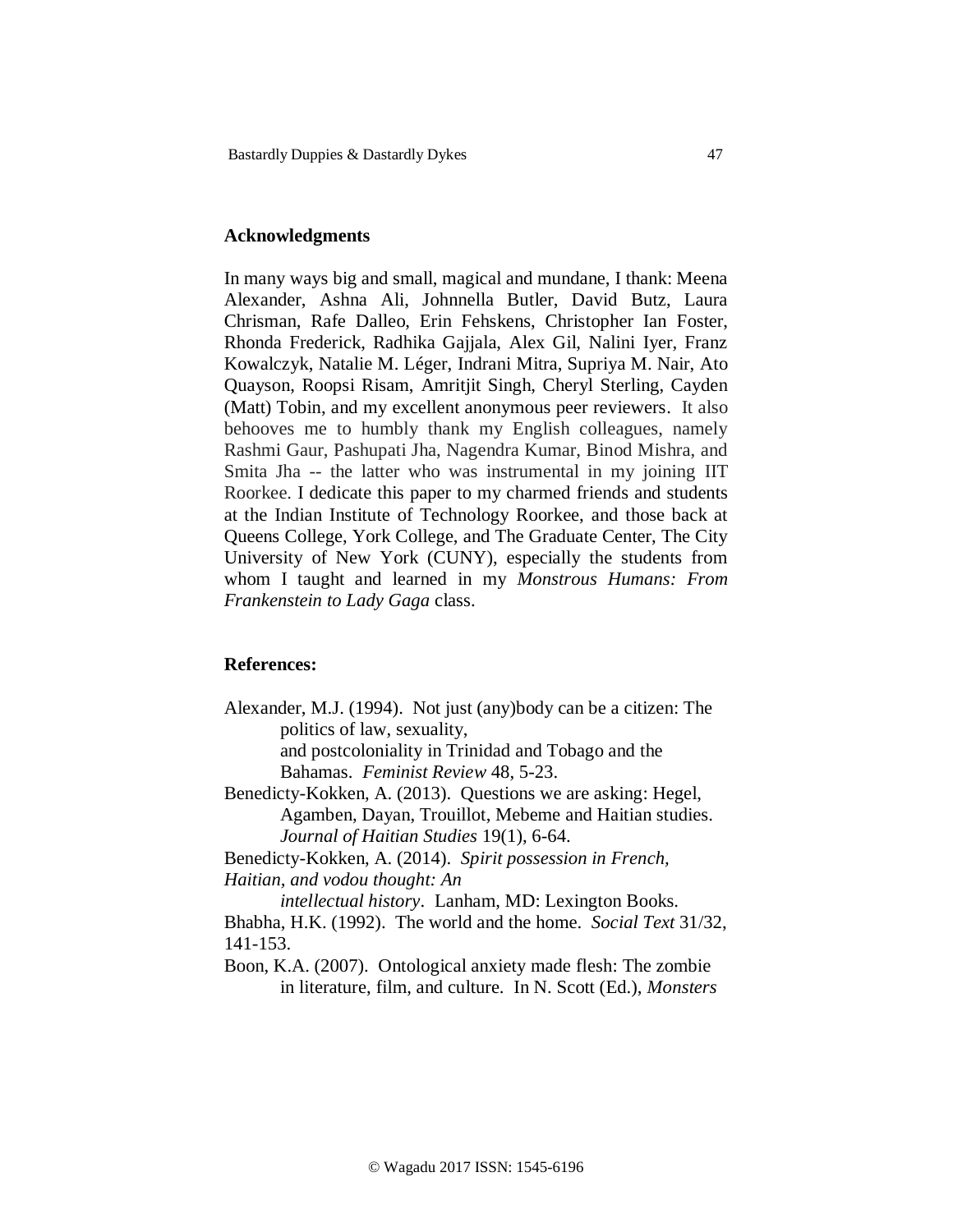*and the monstrous: Myths and metaphors of enduring evil*  (pp. 33-44). Amsterdam: Rodopi.

- Brathwaite, K. (1996). Note(s) on Caribbean cosmology. *River City* 16(2), 1–17.
- Butz, D., and Berg, L.D. (2002). Paradoxical space: Geography, men, and duppy feminism. In P. Moss (Ed.), *Feminist geography in practice: Research and methods* (pp. 87-102). Oxford: Blackwell.
- Cliff, M. (1984). *Abeng*. New York, NY: Plume.
- Condé, M. (2001). The flight from certainty in Shani Mootoo's *Cereus Blooms at Night*. In A. Luyat and F. Tolron, *Flight from certainty: The dilemma of identity and exile* (pp. 63- 70). Amsterdam: Rodopi.
- Crenshaw, K. W. (1989). Demarginalizing the intersection of race and sex: A black feminist critique of antidiscrimination doctrine, feminist theory and antiracist politics. *The University of Chicago Legal Forum* 140, 139-67.

Croisy, S. (2007-8). Michelle Cliff's non-western figures of trauma: The creolization of trauma studies. *The AnaChronisT* 13, 131-156.

- Dalleo, Raphael. (2016). *American imperialism's undead: The occupation of Haiti and the rise of Caribbean anticolonialism*. Charlottesville, VA: University of Virginia Press.
- Dangarembga, T. (1988). *Nervous conditions*. Berkeley, CA: Seal Press.
- Davies, C. B. (2002). *Black women, writing, and identity: Migrations of the subject*. London: Routledge.
- Davis, W. (2000). *Passages of darkness: The ethnobiology of the Haitian zombie*. Chapel Hill, NC: University of North Carolina Press.
- Dayan, Colin. (2011). *The law is a white dog: How legal rituals make and unmake persons*. Princeton, NJ: Princeton University Press.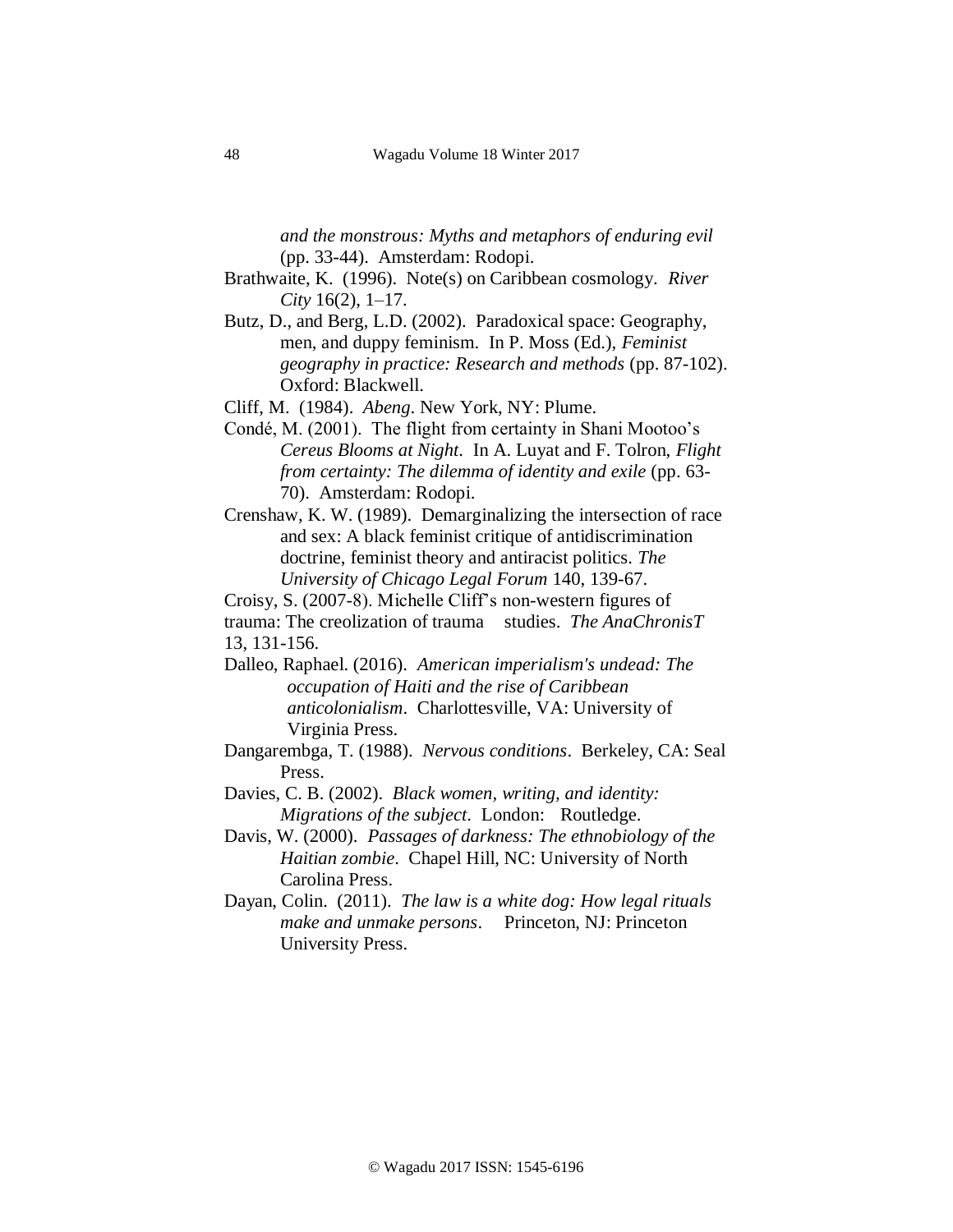- Esquivel, L. (2002). *Like water for chocolate: A novel in monthly installments with recipes, romances, and home remedies*. New York, NY: Knopf Doubleday.
- Flaugh, C. (2012). *Operation freak: Narrative, identity, and the spectrum of bodily abilities*. Montreal: McGill University Press.
- Foucault, M. (1984). The birth of the asylum. In P. Rabinow (Ed.), *The Foucault reader* (pp. 141-67). New York, NY: Pantheon Books.
- Gairola, R.K., and Ali, A. (2017). Ambivalence and security in the Anglo-American empire: A critical dialogue with professor Homi. K. Bhabha. *JNT: Journal of Narrative Theory* 47(1*)*, 143-62.
- Gairola, R.K. (2016). *Homelandings: Postcolonial diasporas and transatlantic belonging*.

London: Rowman & Littlefield International.

- Gairola, R. K. (2005). Deterritorialisations of desire: "Transgressive" sexuality as Filipino, antiimperialist resistance in Jessica Hagedorn's *Dogeaters*. *Philament XXX*, 22-41.
- Gates, H.L. (2004). The blackness of blackness: A critique on the sign and the signifying monkey. In A. Rivkin and M. Ryan (Eds.), *Literary theory: An anthology* (pp. 987-1004). Oxford: Blackwell.
- Gates, H.L. (2010). *Tradition and the Black Atlantic: Critical theory in the African diaspora*. New York, NY: Basic Books.
- Gilroy, P. (1993). *The Black Atlantic: Modernity and double consciousness*. Cambridge, MA: Harvard.
- Glover, K. L. (2005). Exploiting the undead: the usefulness of the zombie in Haitian literature. *Journal of Haitian Studies* 11(2), 105-121.
- Good, M.D., B.J. Good, S.T. Hyde, and S. Pinto. (2006). Postcolonial disorders: Reflections on subjectivity in the contemporary world. In Good, M.D., B.J.Good, S.T.Hyde, and S.Pinto (Eds.), *Postcolonial*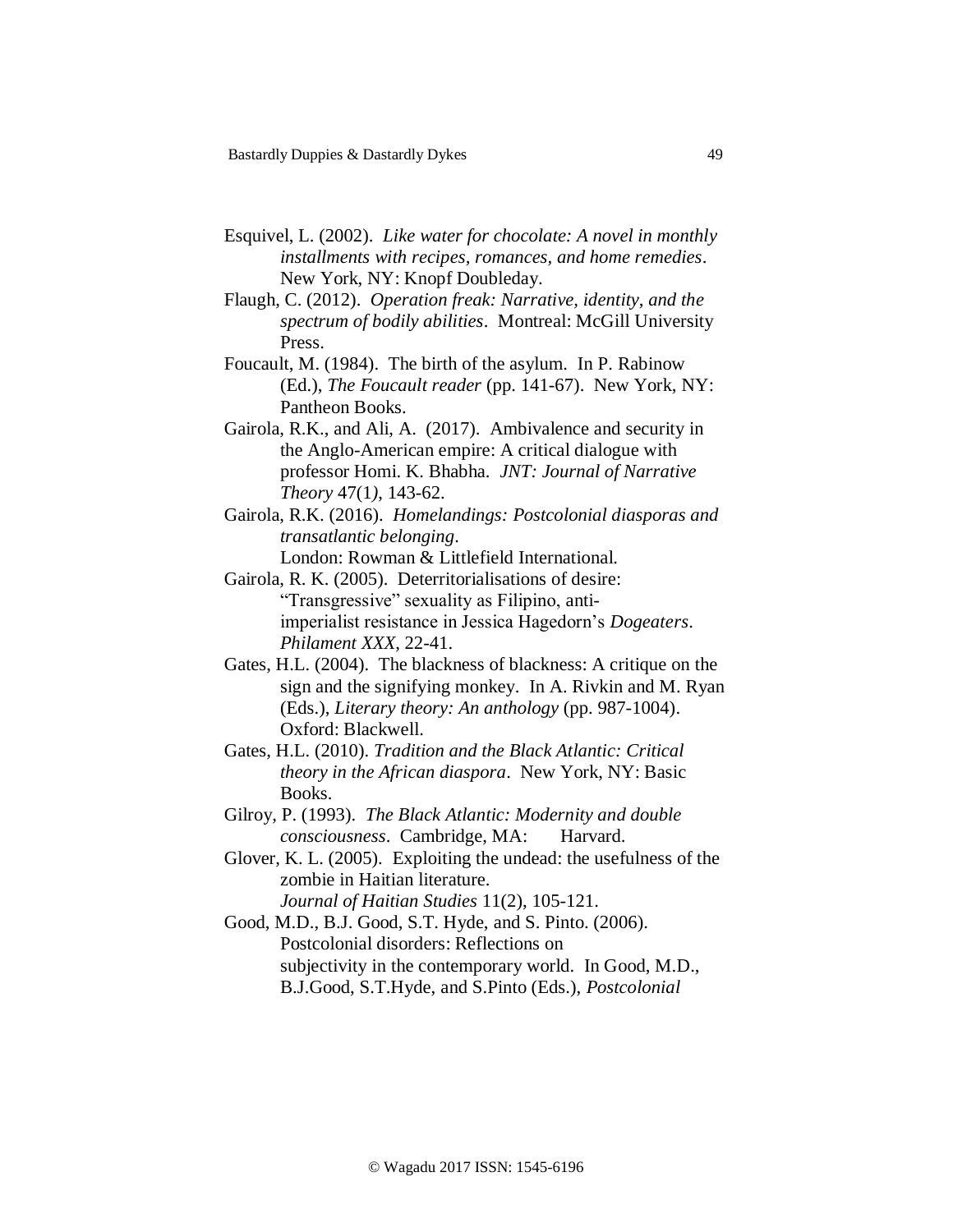*disorders* (pp. 1-42). Cambridge, MA: Harvard University Press.

Gopinath, G. (2005). *Impossible desires: Queer diasporas and South Asian public cultures*.

Durham, NC: Duke University Press.

- Gramaglia, L. (2008). Representations of madness in Indo-Caribbean literature (Unpublished doctoral thesis/ dissertation). University of Warwick, Warwick, United Kingdom.
- Hedengren, M. (2014). The biopower of zombies: or, how I learned to stop worrying and love the horde. *Harlot: A revealing look at the arts of persuasion*, 1(12). Retrieved from

http://harlotofthearts.org/index.php/harlot/article/view/194/ 158

- Hong, G. K. (2006). "A shared queerness:" Colonialism, transnationalism, and sexuality in Shani Mootoo's *Cereus Blooms at Night*. *Meridians: Feminism, race, transnationalism* 7(1), 73-103.
- James, C.L.R. (1963). *The black Jacobins: Toussaint L'Ouverture and the San Domingo revolution*, 2nd ed. New York, NY: Vintage Press.
- Jameson, F. (1981). *The political unconscious: Narrative as a socially symbolic act*. Ithaca, NY: Cornell University Press.
- Joseph, C.L., and N.S. Cleophat. (2016). Introduction: contemporary and transnational vodou, and the African perspective. In C.L. Joseph and N.S. Cleophat (Eds.), *Vodou in Haitian memory: The idea and representation of vodou in Haitian imagination* (pp. xiii-xx). Lanham, MD: Lexington Books.
- Josephs, K.B. (2013a). Beyond geography, past time: Afrofuturism, *The rainmaker's mistake*, and Caribbean studies. *Small Axe* 17 (2), 123-135.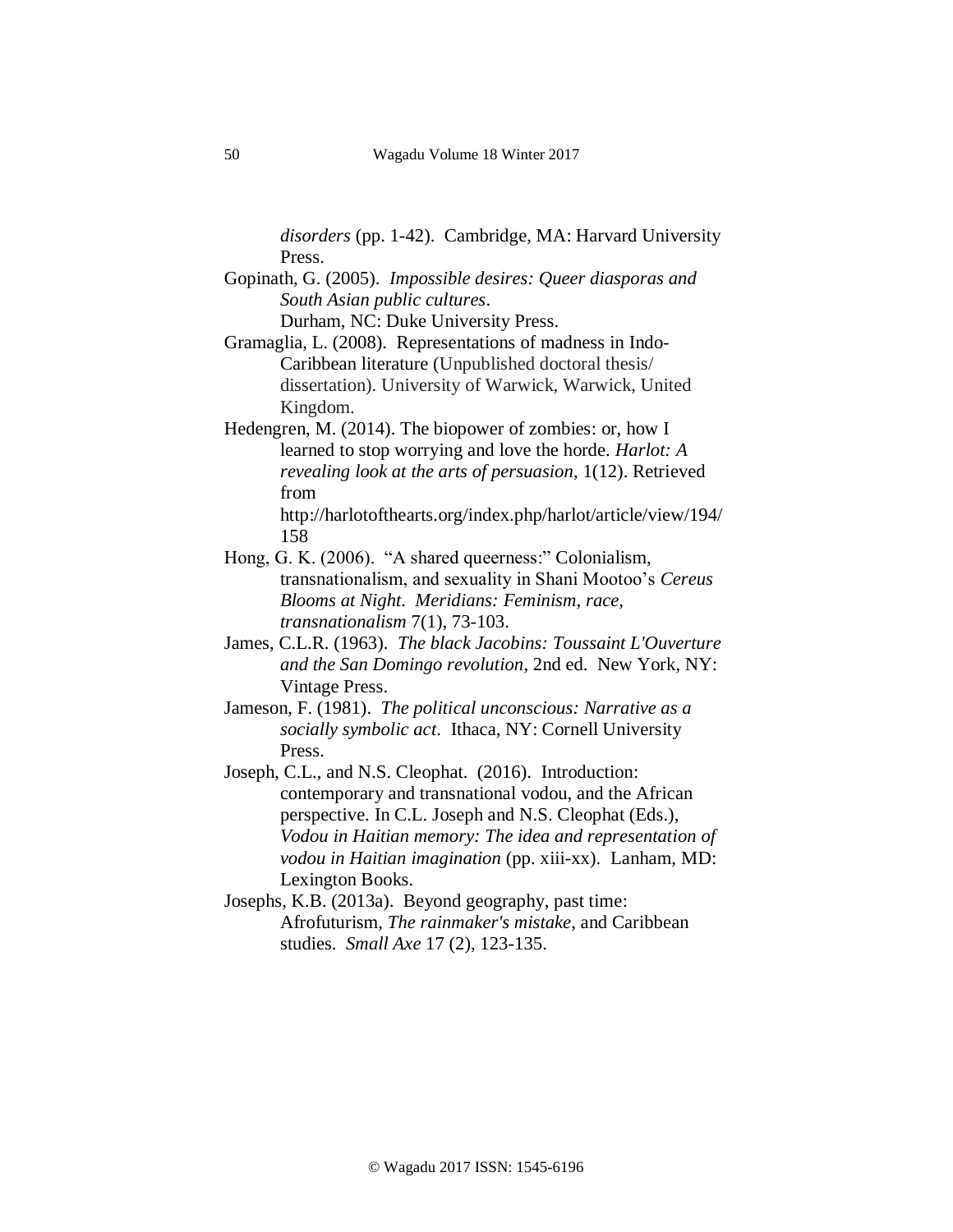- Josephs, K.B. (2013b). *Disturbers of the peace: Representations of madness in Anglophone Caribbean literature*. Charlottesville, VA: University of Virginia Press.
- Leach, M. E. (1961). Jamaican duppy lore. *The Journal of American Folklore* 74 (293) (July-September), 207-215.
- Lowe, L. (2015). *The intimacy of four continents*. Durham, NC: Duke University Press.
- Marshall, P. (1983). *Praisesong for the widow*. New York, NY: Plume (Penguin Group).
- Mootoo, S. (1996). *Cereus blooms at night*. New York, NY: Grove Press.
- Morrison, T. (2007). *The bluest eye*. New York, NY: Vintage International. Murrell, N.S. (2010). *Afro-Caribbean religions: An introduction to their historical, cultural, and sacred traditions*. Philadelphia, PA: Temple University Press.
- Olmos, M.F., and Paravisini-Gebert, L. (1997). Introduction: Religious syncretism and Caribbean culture. *Sacred possessions: vodou, santería*, *obeah, and the Caribbean* (pp. 1-12). New Brunswick, NJ: Rutgers University Press.
- Page, K. (2010). *Transnational negotiations in Caribbean diasporic literature: Remitting the text*. London: Routledge.
- Parés, L.N. & Sansi, R. (2011). *Sorcery in the Black Atlantic*. Chicago, IL: University of Chicago Press.
- Patterson, O. (1982). *Slavery and social death: A comparative study*. Cambridge, MA: Harvard University Press.
- Pecic, Z. (2013). *Queer narratives of the Caribbean diaspora: Exploring tactics*. Basingstoke, UK: Palgrave Macmillan.
- Pettinger, A. (1998). *Always elsewhere: travels of the Black Atlantic*. London: Cassell Publishing.

Pirbhai, M. (2005). Sexuality as (counter)discourse and hybridity as healing practice in Shani Mootoo's *Cereus Blooms at Night*. *Journal of Caribbean Literatures* 4 (1), 175-184.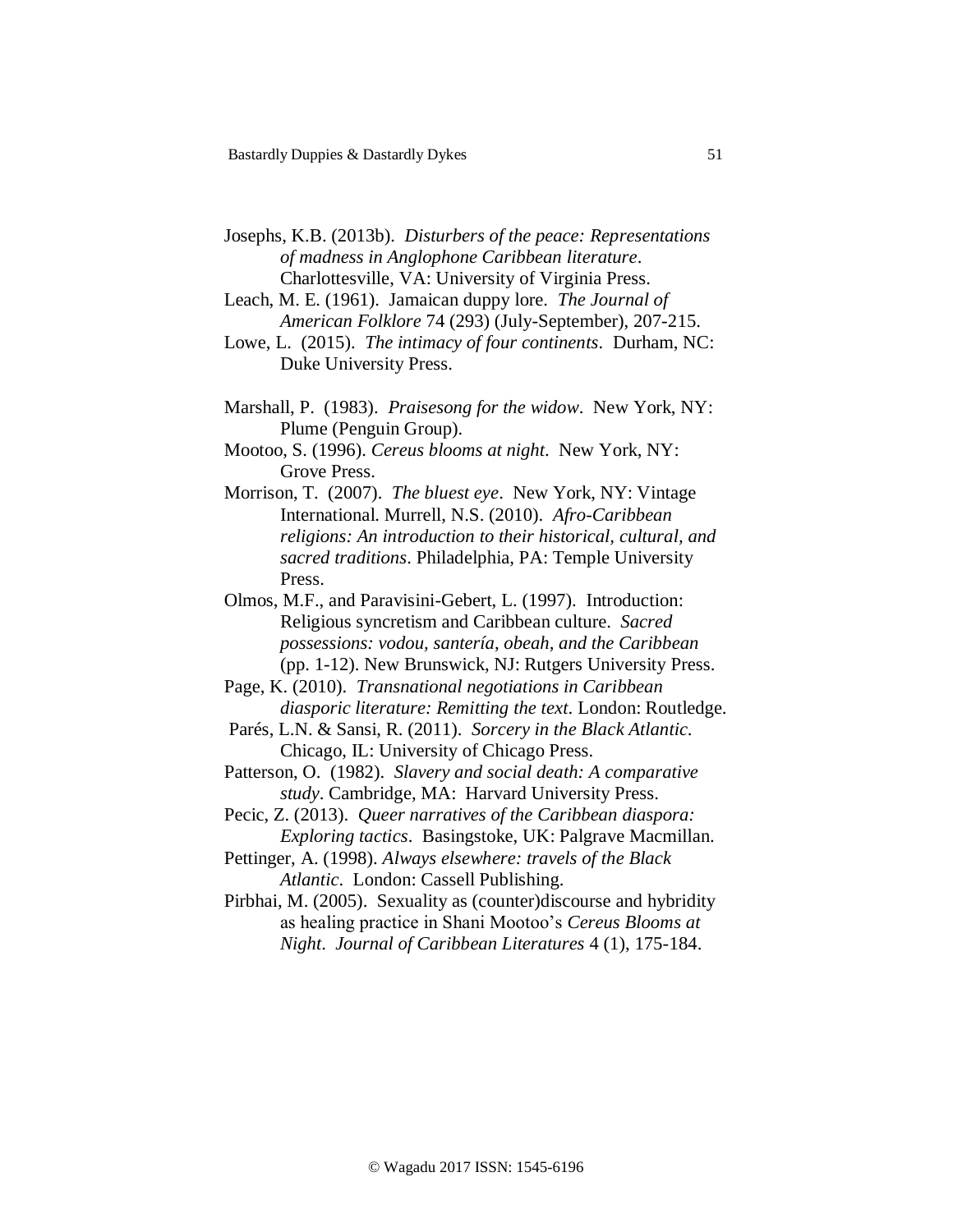- Pulitano, E. (2016). *Transnational narratives from the Caribbean: Diasporic literature and the human experience*. London: Routledge.
- Quayson, A. (1999). Caribbean configurations: Characterological types and the frames of hybridity. *Interventions: International journal of postcolonial studies* 1 (3), 331-344.
- Rhys, J. (1966). *Wide sargasso sea*. New York, NY: W.W. Norton & Company.
- Rice, A. (2003). Radical narratives of the Black Atlantic. New York: Continuum.
- Royal, A. (2014). Imagining home at a snail's pace in Shani Mootoo's *Cereus Blooms at Night*. *Transnational Literature* 6 (2), 1-10.
- Sáez, M. (2015). Introduction. In M. Sáez (Ed.), *Same sex couples: Comparative insights on marriage and cohabitation* (pp. 1-12). New York, NY: Springer.
- Saunders, P.J. (2007). *Alien-nation and repatriation: Translating identity in Anglophone Caribbean literature.* Lanham, MD: Lexington Books.
- Schwartz, M.F. (1993). An interview with Michelle Cliff. *Contemporary Literature* 34 (4), 595-619.
- Scott, H.C. (2016). *Caribbean women writers and globalization: Fictions of independence*. London: Routledge.
- Shankar, L.D. and Srikanth, R. (2000). South Asian American literature: "Off the turnpike" of Asian America. In A. Singh and P. Schmidt, *Postcolonial theory and the United States: Race, ethnicity, and literature* (pp. 370-87). Jackson, MS: University Press of Mississippi.
- Sheller, M. (2003). *Consuming the Caribbean: From Arawaks to zombies*. London: Routledge.
- Sita, Z. (2017, June 23). The spiritual consequences of alcohol consumption. Retrieved from [http://educateinspirechange.org/health/spiritual](http://educateinspirechange.org/health/spiritual-consequences-alcohol-consumption/)[consequences-alcohol-consumption/](http://educateinspirechange.org/health/spiritual-consequences-alcohol-consumption/)
- Spivak, G.C. (1985). Three women's texts and a critique of imperialism. *Critical Inquiry 12(1*), 243-261.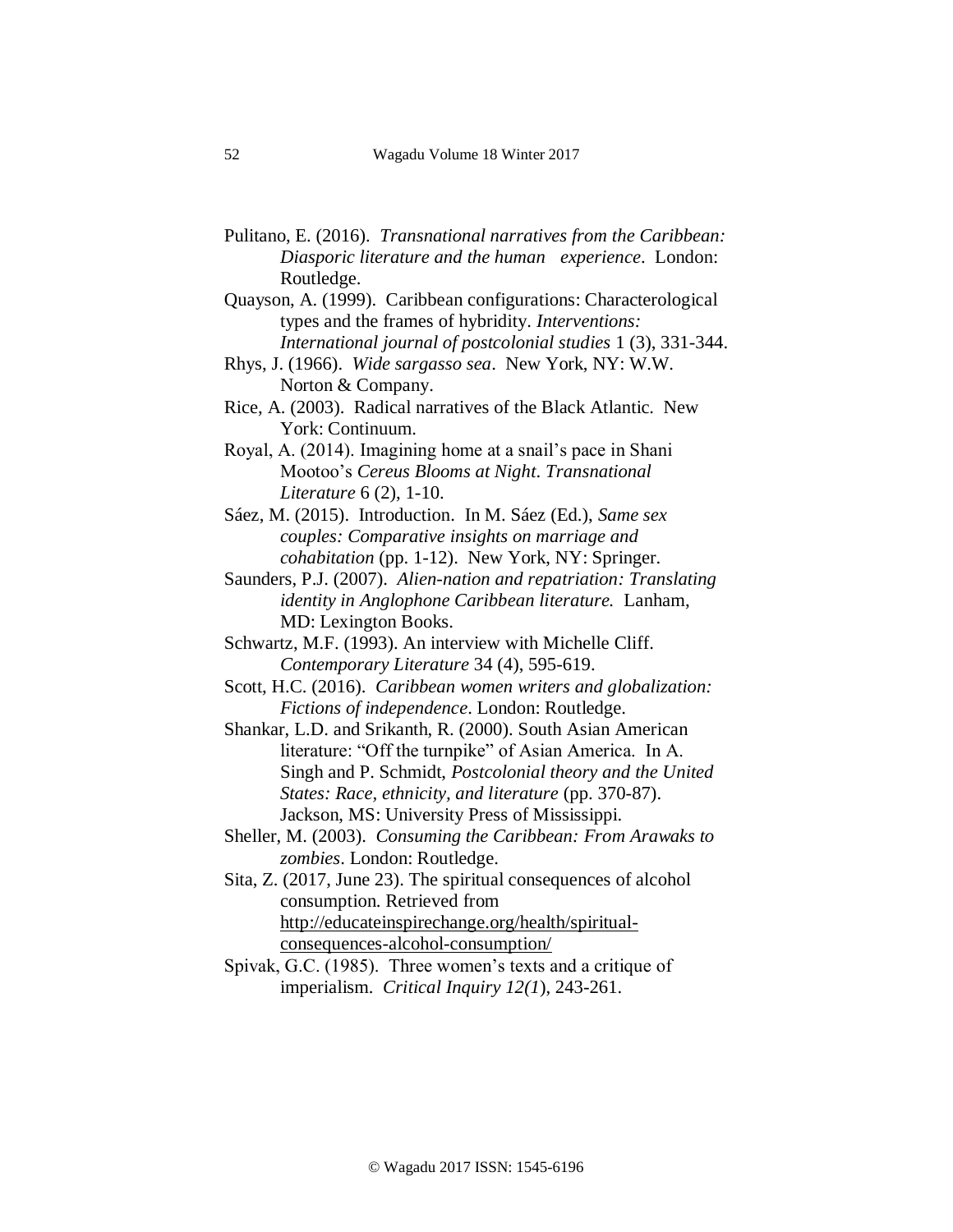- Spivak, G.C. (2006). World systems and the Creole. *Narrative*  14(1), 102-112.
- Spivak, G.C. (2012). *An aesthetic education in the era of globalization*. Cambridge: Harvard University Press.
- Strongman, R. (2002). Syncretic religion and dissident sexualities. In A. Cruz-Malave & M. F. Manalansan, (Eds*.*)*, Queer globalizations: citizenship and the afterlife of colonialism* (pp. 176-194). New York: New York University Press.
- Strongman, R. (2007). The Latin American queer aesthetics of el bolero. *Canadian Journal of Latin American and Caribbean Studies*/ *Revue canadienne des études latinoaméricaines et caraïbes.* 32(64), 39-78

Sugars, C. and Turcotte, G. (2009). Introduction: Canadian literature and the postcolonial gothic. In C. Sugars and G. Turcotte (Eds.), *Unsettled remains: Canadian literature and the postcolonial gothic* (pp. vii-xxvi). Waterloo: Wilfrid Laurier University Press.

- Thorington, J.T. (2007). Reconfigurations of Caribbean history: Michelle Cliff's rebel women. *Meridians* 7(2), 43-60.
- Tinsely, O.N. (2008). Black Atlantic, queer Atlantic: Queer imaginings of the middle passage. *GLQ: A journal of lesbian and gay studies* 14(2-3), 191-215.
- Tinsely, O.N. (2010). *Thiefing sugar: Eroticism between women in Caribbean literature*. Durham, NC: Duke University Press.
- Wisler, G. (2015). Postcolonial Gothic. In W. Hughes, D. Punter, and A. Smith (Eds.), *The encyclopedia of the Gothic* (pp. 511-16). Oxford: John Wiley & Sons.

 $\overline{a}$ 

<sup>&</sup>lt;sup>1</sup> While "special relationship" is the signature term trumpeted by former British Prime Minister Winston Churchill, the notion has more recently come under scrutiny. See Alasdair Soussi, "The U.K. and the U.S.: The Myth of the Special Relationship." http://www.aljazeera.com/indepth/features/2017/02/uk-mythspecial-relationship-170221082834995.html [accessed 25 June 2017].